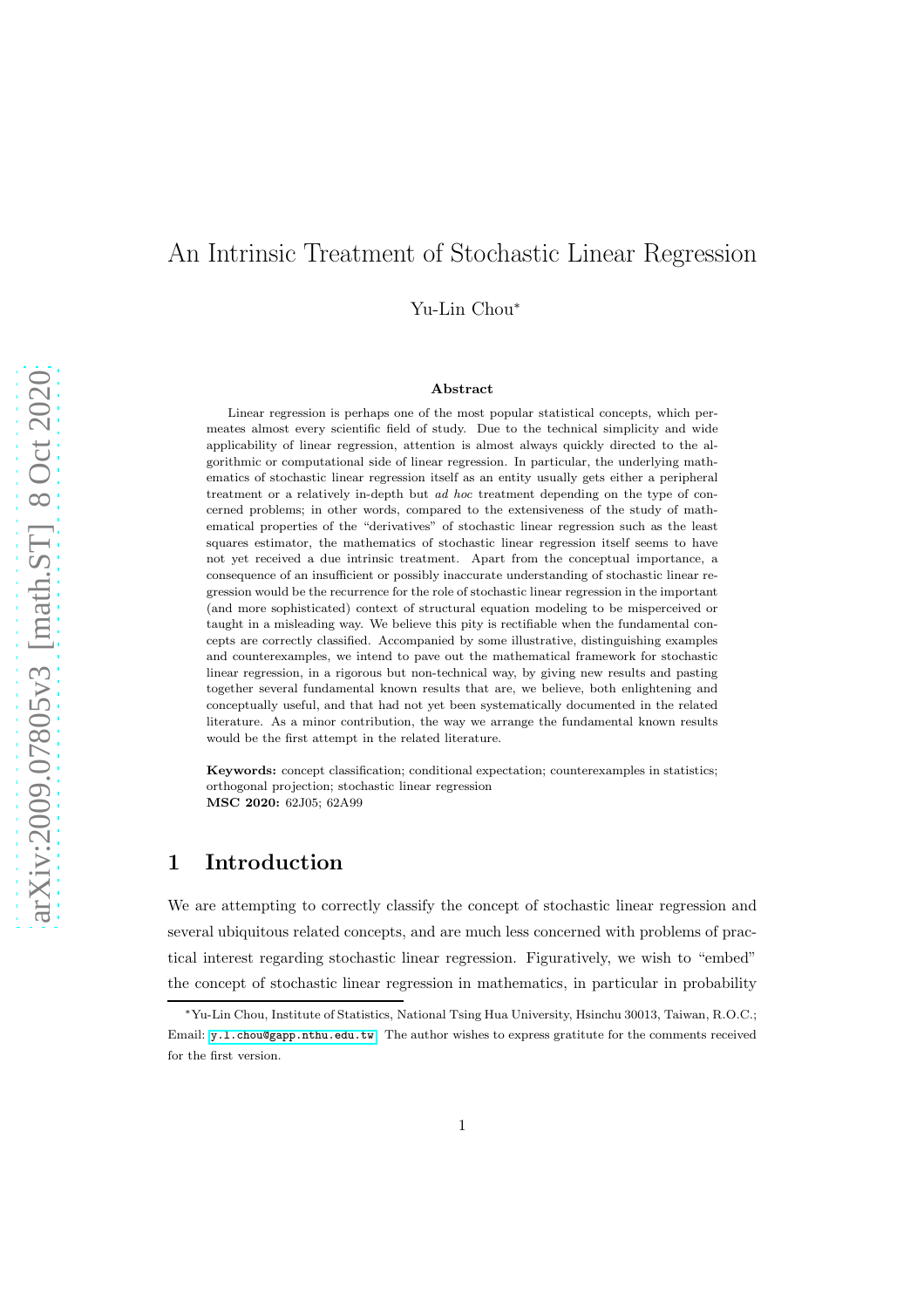theory; we wish to "inject" the concept of stochastic linear regression into mathematics in a "structure-preserving" way.

In view of the unusual topics concerning the present paper, we ask for the reader's extendability to emcompass the following ostensible digression, which, we believe, facilitates communicating our purposes and serves as an organic part of the present paper. From a postmodern viewpoint, the topics concerning the present work seem to lie between "meta-statistics" and statistical theory, a no man's land.

Our results claim no "usefulness" in the customary sense, and, as Flexner [\[4\]](#page-22-0) argued, a "useless" knowledge need not turn out to be useless as long as we are willing to move from a local viewpoint to a global, sustainable one. While being useful is certainly not a "sin", we believe that not a few forms of usefulness would be dangerous in the long run. The potentially dangerous senses of usefulness may be best described by the quote " $\cdots$  are not fit for heaven, but on earth they are most useful.  $\cdots$ . 'T is the same with mules, horses,  $\cdots$ " from the great poet Mary A. Evans (George Eliot) [\[2\]](#page-22-1).

The indicated purpose is not as exotic as it sounds once we see that it is simply a natural part of developments of a mathematical theory, and statistics, as a branch of mathematics, has since Fisher's modern initiation already implicitly moved towards obtaining a unified embedding in the sense that every statistical object is defined as some mathematical object. We invite the reader to think for your reference about the definition of a random sample, of an estimator, of a test, or of a random field, although the last one would be more of a probabilistic flavor. A natural, logical conclusion drawn from the phenomenon is that modern statistics tends to embed their concerned concepts in mathematics. We remark in passing that this embedding property is a prerogative of statistics, which is not shared by engineering fields or even physics. For an engineering field, the reason is evident; mathematics plays in the field a role that facilitates modeling works. As to physics, although to a great extent it may be embedded in mathematics (e.g. the concept of spacetime), there are many concepts in physics that may not be reasonably taken as a mathematical object (e.g. the concept of mass or of mutual interaction).

On the other hand, for a knowledge system to qualify as a science, a necessary condition is for the system to be developed towards internal unification. We might mention and re-appreciate Euclid's genius — the invention of axiomatics — that is acknowledged as the first complete attempt of human mind to logically rearrange the then scattered "mathematical facts" in such a way that a sane person may reason out for herself the known or unknown mathematical facts under a given set of few pre-defined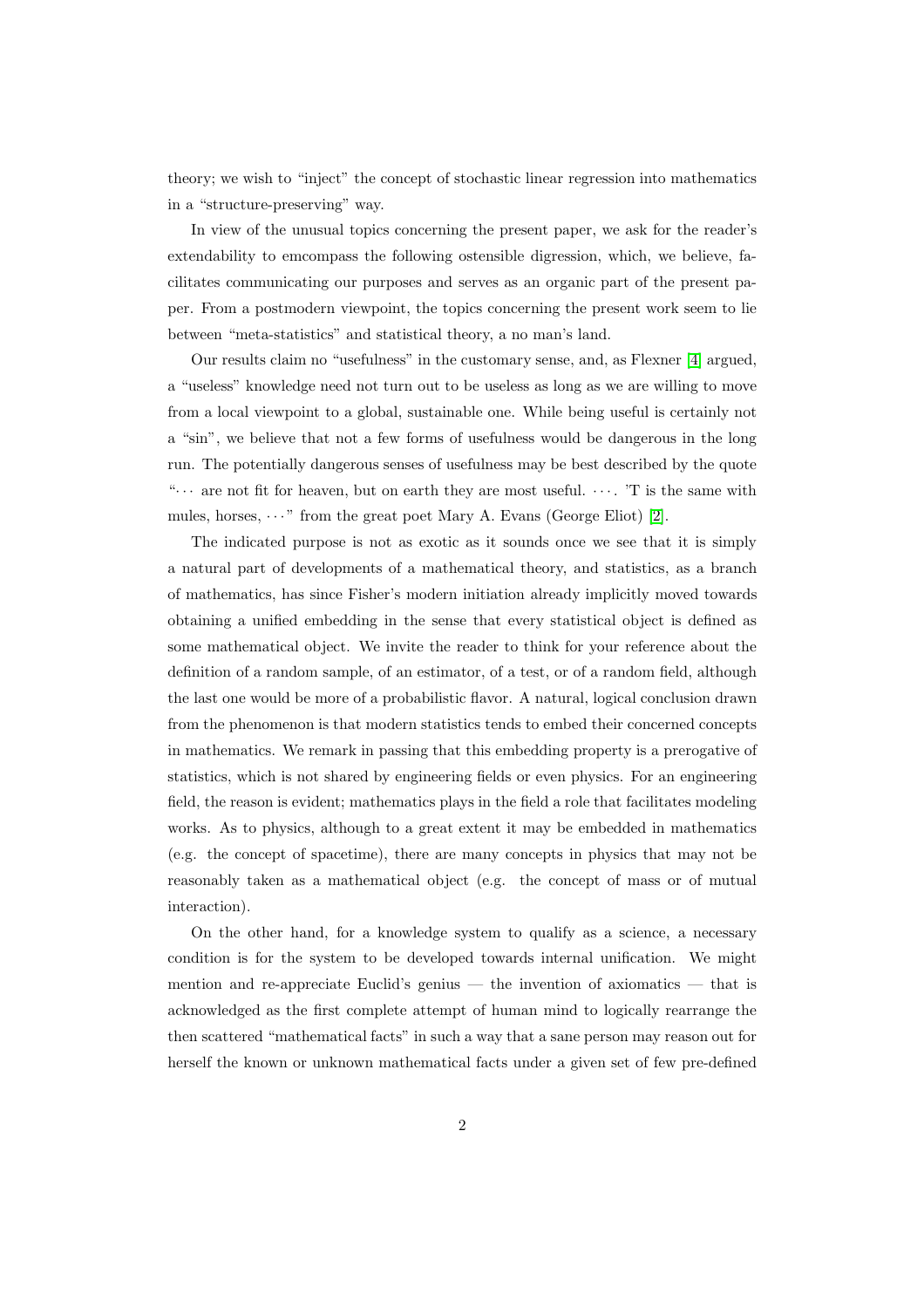rules. Mathematics is then well-eligible for being a science in various senses; Pythagoras theorem, or any mathematical theorem in general, has since been not just an interesting recurrent phenomenon, nor just a useful trick for engineering purposes, nor just a wise opinion from the esteemed scholars, nor some truth that is unfathomable to the civilians and only "owned" by the rich and powerful. The Euclid's invention thus demystifies a significant aspect of the nature of mathematics, and independentizes mathematical activities, making them essentially not exclusively belonging to any social class. Further, we believe, even a person who does not work in any particular scientific field would expect a knowledge system, if generally accepted as a science, to be much more than just a cookbook or a collection of "very useful methods" whose deeper connections are left unorganized. This non-philosophy — satisfaction of a collection of very useful methods without caring to seek after the deeper connections — seems to be a prerogative of the business, industrial world; after all, by nature they seek profit (no moral judgement is implied), and hence a sense of immediate satisfaction. However, if we acknowledge that a science is supposed to seek truth, then it would be unjustified to stay at the satisfaction level of the business-industririal activities.

This tendency — for a statistical object to be defined as a mathematical object — is also an enlightened, edified movement as, in terms of mathematics, we can save ourselves from spending energy on the philosophical or semantical queries into what we are really talking about by focusing on the functional properties of the concepts of our concern. For instance, rather than arguing what a random variable really is and then defining it, we define a random variable by requiring what a random variable should do, or, equivalently, by requiring what we can do with a random variable. Evidently, this "epistemological" approach is recurrent in mathematics and a signature therein, and may be fairly referred to as a mathematical approach. The result is more than beneficial; as well-known and well-received, it turns out that the well-established mathematical objects — (probability) measure and measurable function — may be used to define a random variable, and so the statistical object — random variable — is in this sense embedded in mathematics. It then follows that the fundamental statistical object — random sample — also becomes a mathematical object. We also wish to point out another more than familiar event of mathematization by embedding a long-time vague object in mathematics: Kolmogorov's measure-theoretic treatment of probability. The concept of probability had long been arguably a controversial object; but Kolmogorov's mathematical astuteness led him to recognize that the mathematical object — measure — just serves the purpose of delineating what probability should do, and the nice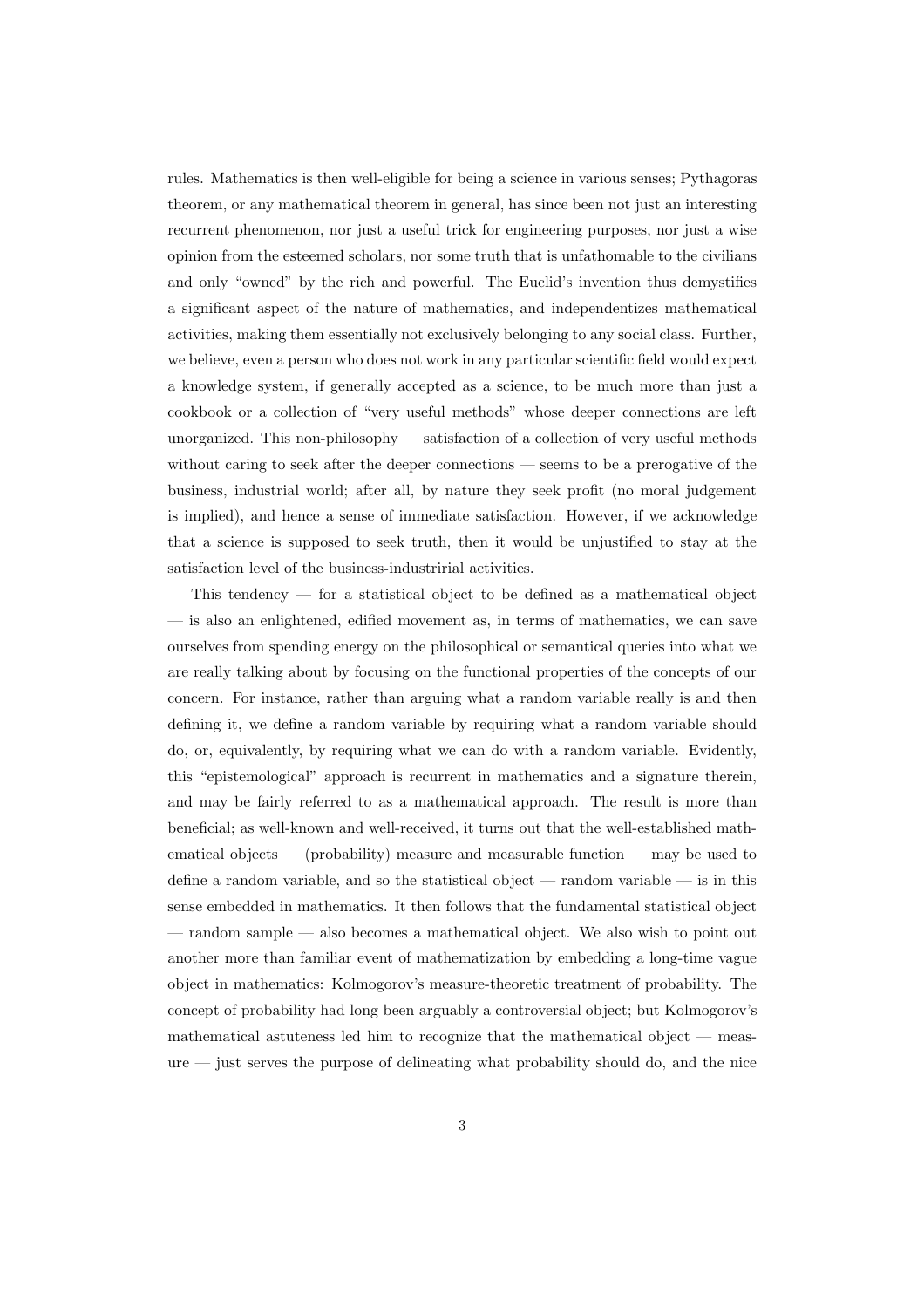ramifications of this Kolmogorov's embedding are stunning.

Another kind of benefits obtainable from establishing a suitable embedding is about conceptual coherency and clarity. From a panoramic view, it is evidently desirable for the theory of any mathematical science to admit as few ambiguities as possible, so that, for example, the understanding of any concept thereof does not depend on the interpretation of any individual therein, which in turn ensures the efficiency and quality of the scientific communications.

Although most statistical concepts are defined as some mathematical concept, the important statistical concept — stochastic linear regression — is an exception. When it comes to stochastic linear regression, the customary treatment seems to be ad hoc depending on the problem at hand; for instance, sometimes stochastic linear regression is associated with conditional expectation, sometimes it is associated with orthogonal projection, sometimes it is nearly taken to be an arbitrary "linear model", sometimes it is associated with algorithms such as least squares (and hence treated as a technique), and sometimes it is left tacitly understood as a string of symbols representing "the familiar form requiring no further elaboration".

And, usually, in teaching materials the particular aspects of stochastic linear regression are stressed without a caveat nor a further elaboration for a full, more complete picture; and none of the partial descriptions establishes stochastic linear regression precisely as a mathematical object in a reasonable way. Besides, these partial descriptions of stochastic linear regression, each of which captures a component of the concept of stochastic linear regression, are, however, independent in the (weak) sense that no two of them are equivalent. It is not difficult to write down a justification for this observation. Among the partial descriptions, a less evident non-equivalence would be affine conditional expectation and linear orthogonal projection, the latter being equivalent to the uncorrelatedness between error term and regressor(s) under "very" mild, reasonable assumptions. We will prove this particular non-equivalence later on. It seems that an example of this non-equivalence, apparently heuristically enlightening, rarely appears in the related literature.

Thus the term "stochastic linear regression" seems to be just a placeholder such that, depending on the problem at hand, it could mean different things; the most significant possible meanings of "stochastic linear regression" are as listed above. It is clear that, to embed the concept of stochastic linear regression in mathematics, we cannot rely on the last three of the partial descriptions — stochastic linear regression as a "model", as a technique, and as a string of symbols or "equations"; the first two themselves are not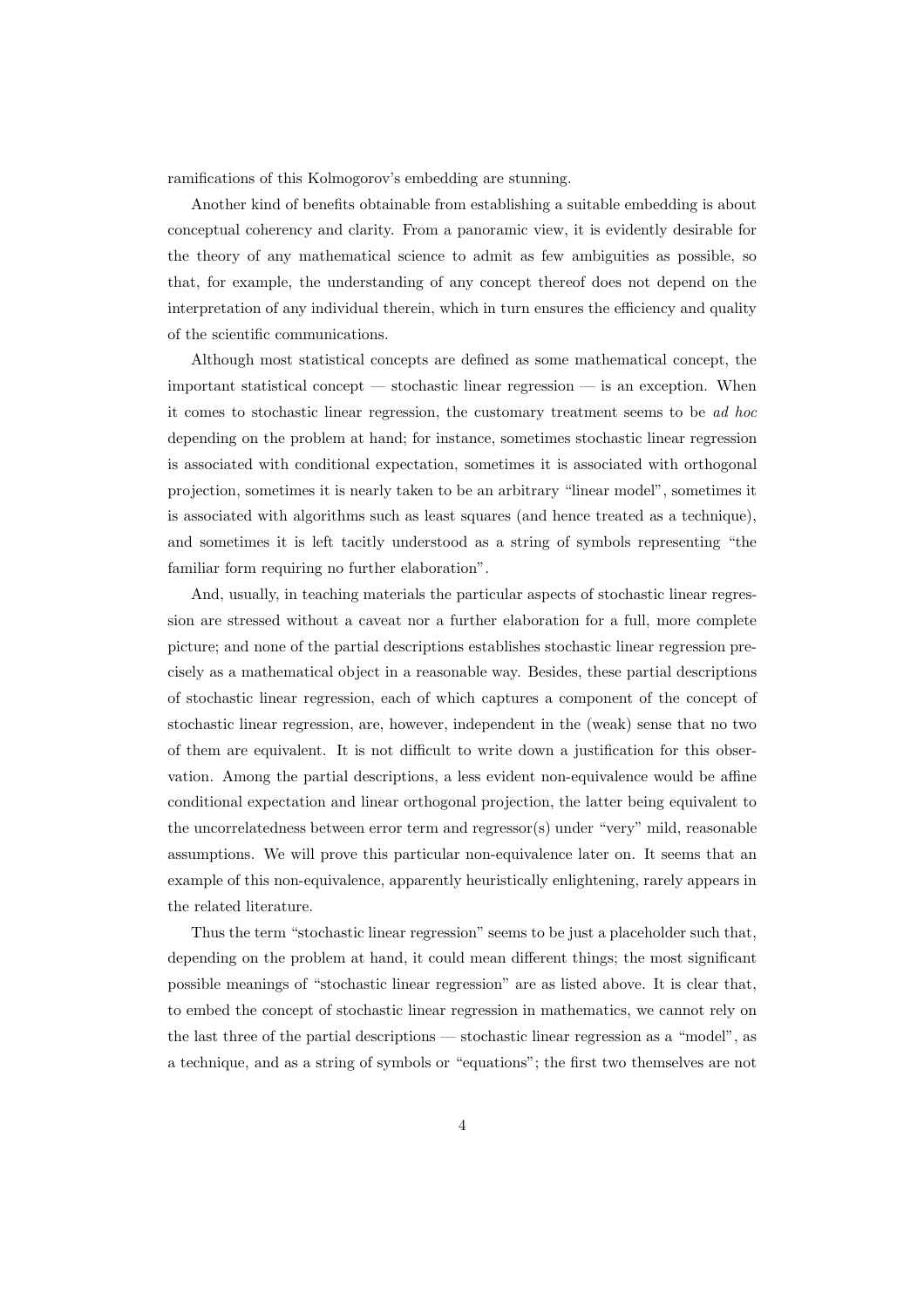mathematical objects, and the last one is "morally" a mathematical object but out-ofcontext. That an equation interpretation is not suitable for describing stochastic linear regression may be seen as follows. Indeed, an equation in mathematics is taken as a predicate, which is a well-established, clear concept in logic, and to solve an equation means to find some element of a given set such that the predicate is true of the element. For example, a heat equation " $\partial_t u = \partial_x^2 u$ " (considered on a suitable subset of  $\mathbb{R}^2$ ) is, according to the convention, precisely the predicate "the  $(0, 1)$ -partial derivative of a function being equal to the  $(2, 0)$ -partial derivative of the function"; and one may ask if there is some element of a given class of functions on the given domain such that the predicate is true of it, i.e. such that it satisfies the equation. But the purposes associated with stochastic linear regression never involve solving for "β" directly from the given equations; instead, it is solving for "the optimal ' $\beta$ " from a moment condition derived from the given equations that is of concern. Moreover, embedding stochastic linear regression in mathematics in terms of moment equations is not advisable as we are then led back to meet the non-equivalence between affine conditional expectation and linear orthogonal projection.

Although affine conditional expectation and linear orthogonal projection are not equivalent, and none of them alone may fully equate to the concept of stochastic linear regression, for a comparison we might add that they both are mathematical objects. If  $(\Omega, \mathscr{F}, P)$  is a probability space, if Y is an  $L^1$  random variable on  $\Omega$ , and if X is a random variable on  $\Omega$ , then, since the P-indefinite integral  $(Y dP)|_{\sigma(X)}$  of Y restricted to the sigma-algebra  $\sigma(X) \subset \mathscr{F}$  generated by X is absolutely continuous with respect to  $P|_{\sigma(X)}$ , the  $(P|_{\sigma(X)}$ -essential) Radon-Nikodym derivative of the measure  $(Y dP)|_{\sigma(X)}$  with respect to  $P|_{\sigma(X)}$  exists, and, upon identifying two  $P|_{\sigma(X)}$ -almost sure equal  $\sigma(X)$ -measurable random variables  $\Omega \to \mathbb{R}$  with each other, one may define the conditional expectation of  $Y$  given  $X$  as the thus obtained Radon-Nikodym derivative  $D_{P|_{\sigma(X)}}(Y dP)|_{\sigma(X)}$ . If  $\mathbb{E}(Y || X)$  is not essentially constant, and if the Doob-Dynkin function, or the so-called regression function, of Y given X, being a function  $\mathbb{R} \to \mathbb{R}$ such that the composition of it circ  $X$  is the conditional expectation of  $Y$  given  $X$ , is affine, then we obtain an example of affine conditional expectation. On the other hand, if  $X, Y \in L^2(P)$ , and if X is not essentially zero, then the linear orthogonal projection of Y given X is precisely the random variable  $\beta X$  with  $\beta \in \mathbb{R}$  being the solution of the equation  $\mathbb{E}X(Y - Xb) = 0$ .

We believe the unsatisfactory or improvable *status quo* of the concept of stochastic linear regression is rectifiable. Inspecting the various special senses attached to stochastic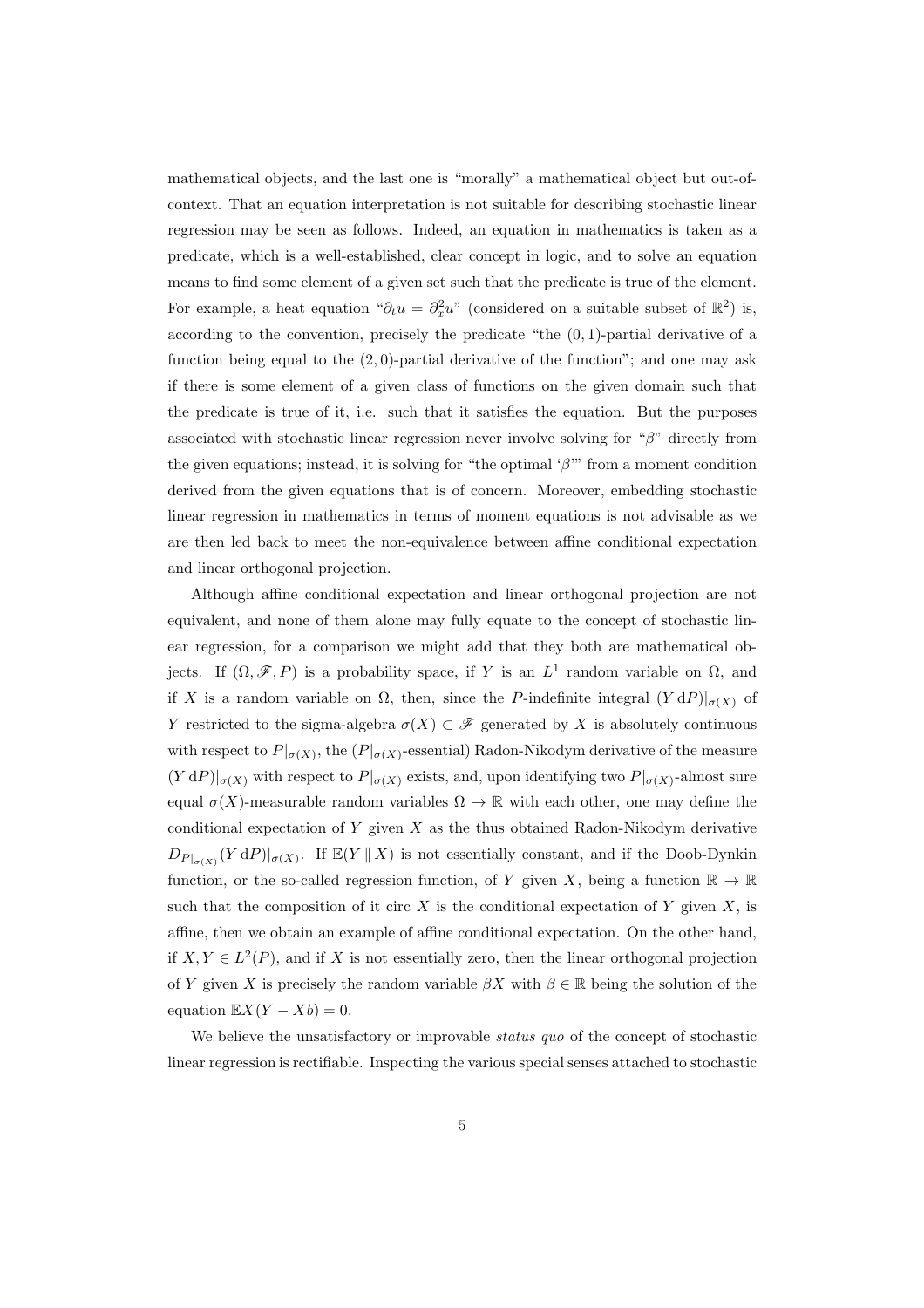linear regression, we have noticed that the "definition" of stochastic linear regression seems to depend on the context under consideration and hence on the concerned problem. This suggests that there seems no intrinsic treatment for the important concept of stochastic linear regression, which is a pity. Our usage of "intrinsic" coincides with the usual usage in mathematics (and even with philosophy such as the field of epistemology; e.g. Lewis [\[6\]](#page-22-2)) in a broad sense, and seeking intrinsic properties certainly gains insight into the objects of interest, and hence is itselt intrinsically interesting.

For elementary examples in mathematics, in (linear) algebra the dimension of a vector space, as any two bases of the space have the same cardinality, is an intrinsic property of the vector space itself in the sense that the dimension of the vector space does not depend on the choice of bases; in analysis, an  $L^p$ -metric may be made welldefined (from being a pseudo-metric to being a metric) in terms of the  $L^p$ -norm and the equivalence classes of  $L^p$  functions (with respect to the equivalence relation of almost everywhere equality) by noticing that the resulting metric is intrinsic in the sense that it does not depend on the choice of the representatives; and in geometry, the dimension of a (topological) manifold, as a Euclidean space is homeomorphic to a Euclidean space precisely when their dimensions agree, is an intrinsic property of the manifold in the sense that the dimension of the manifold does not depend on the choice of its atlases.

Without implying any "indoctrination", we intend to suggest a reasonable, intrinsic look at the concept of stochastic linear regression, with the hope that the aforementioned issues may begin to be settled in a satisfactory, unified way, and without claiming a supreme generality encompassing all known types of "regression". At any rate, our framework is general enough to cover the interesting cases so as to be conceptually enlightening, and is at the same time sufficiently special to be tractable and informative without loss of practical meaningfulness.

The generic idea and the nice consequents of the proposed intrinsic treatment of stochastic linear regression may be sketched as follows. By delineating the requirements of suitable strength for stochastic linear regression with the requirements kept as few as possible such that both the problems of "parameter learnability" and of the quality of estimation are satisfactorily taken care of in theory, we leverage the fact that every  $L^2$  space is an inner product space to develop the concept of stochastic linear regression as a suitable class of probability measures defined on the Borel sigma-algebra of Euclidean subsets. One may then obtain a somewhat unified viewpoint of stochastic linear regression. In between the developments, we will also give new results and discuss informative, simple examples and counterexamples to clear up some mythologies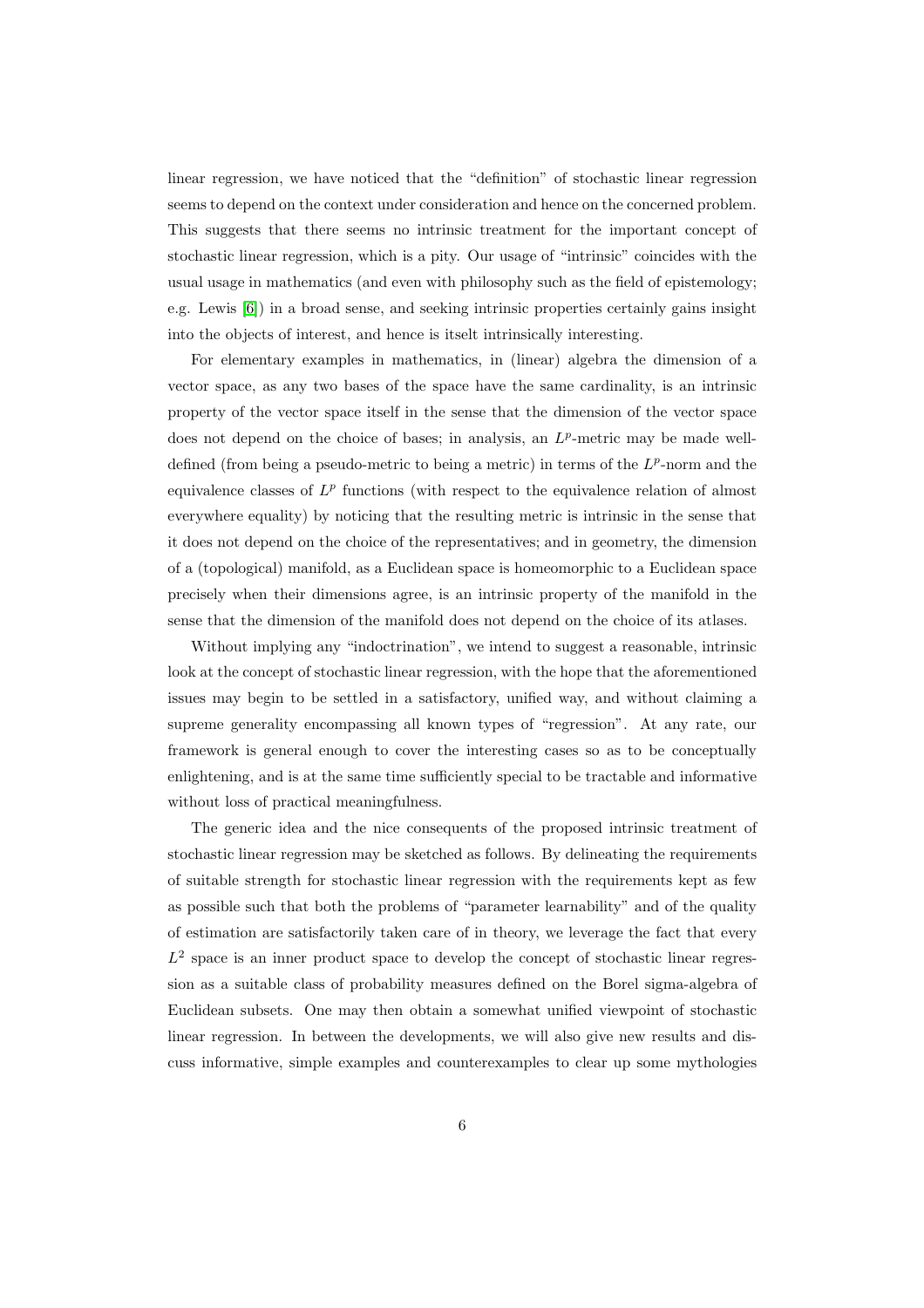pertaining to stochastic linear regression.

## 2 The Treatment

#### 2.1 Notation and Terminology

If  $m \leq l$  are natural numbers, if  $1 \leq t_1 < \cdots < t_m \leq l$  are natural numbers, and if  $I :=$  $\{t_1, \ldots, t_m\}$ , we will denote by  $\pi_I$  the natural projection  $(z_1, \ldots, z_l) \mapsto (z_{t_1}, \ldots, z_{t_m})$ from  $\mathbb{R}^l$  onto  $\mathbb{R}^m$ . Thus  $\pi_I = \pi_I$  when  $I = I$ ; the definition of  $\pi_I$  arranges the elements of I from the smallest one to the greatest one. If I is a singleton, say  $I = \{1\}$ , we will write  $\pi_1$  for  $\pi_{\{1\}} = \pi_I$ . The domain of a natural projection  $\pi_I$  will always be uniquely determined by context. Both the notation for natural projection and the terminology for  $\pi_I$  follow Billingsley [\[1\]](#page-22-3).

If  $l \in \mathbb{N}$ , we denote by  $\mathscr{B}_{\mathbb{R}^l}$  the Borel sigma-algebra generated by the usual topology of the Euclidean space  $\mathbb{R}^l$ .

If  $(\Omega, \mathscr{F})$  is a measurable space, we denote by  $\Pi(\mathscr{F})$  the collection of all probability measures defined on  $\mathscr{F}$ . Thus  $\Pi(\mathscr{B}_{\mathbb{R}^l})$  is for every  $l \in \mathbb{N}$  the collection of all probability measures defined on  $\mathscr{B}_{\mathbb{R}^l}$ . If  $z \in \mathbb{R}^l$ , the symbol  $\mathbb{D}^z$  denotes the Dirac measure (degenerate distribution)  $\mathscr{B}_{\mathbb{R}^l} \to \{0,1\}, B \mapsto \mathbb{1}_B(z)$  "concentrated on"  $\{z\}$ ; so  $\mathbb{D}^z \in \Pi(\mathscr{B}_{\mathbb{R}^l})$ for all  $z \in \mathbb{R}^l$ .

If  $\Omega, \Omega$  are arbitrary sets, and if  $f : \Omega \to \Omega$ , we will write  $f^{-1}$  for the pre-image map  $2^{\Omega} \to 2^{\Omega}, A \mapsto \{x \in \Omega \mid f(x) \in A\}$  induced by f.

If  $(\Omega, \mathscr{F}, P)$  is a probability space, and if  $Z : \Omega \to \mathbb{R}$  is a random variable, we will frequently denote by  $P_Z$  the induced probability measure of P by Z, i.e.  $P_Z \equiv P \circ Z^{-1}$ . Thus  $P_Z$  is the (probability) distribution of Z. If  $\mathbb P$  is the distribution of Z, we may sometimes write  $Z \sim \mathbb{P}$ . If  $\mathbb{P}$  is not the distribution of Z, we sometimes write  $Z \not\sim \mathbb{P}$ .

The symbol  $\mathbb{R}_+$  denotes the set  $\{x \in \mathbb{R} \mid x \geq 0\}$ ; and  $\mathbb{R}_{++}$  denotes  $\{x \in \mathbb{R} \mid x > 0\}$ .

If  $(\Omega, \mathscr{F}, \mathbb{M})$  is a measure space, and if  $A \in \mathscr{F}$ , we denote by  $\mathbb{M}|_A$  the measure  $\underline{A} \mapsto M(A \cap \underline{A}), \mathscr{F} \to \mathbb{R}_+ \cup \{+\infty\}.$  The measure M is said to be *concentrated on* A if and only if  $\mathbb{M} = \mathbb{M}|_A$  on  $\mathscr{F}$ . This justifies the statement that a Dirac measure  $\mathbb{D}^z$  is concentrated on  $\{z\}$  for every suitable z. Our use of "concentrated on" has its roots in Rudin [\[7\]](#page-22-4); and the corresponding notation is adapted from Federer [\[3\]](#page-22-5). Since  $\mathbb{M}_{A} = (\mathbb{M}_{A})_{A}$ , the measure  $\mathbb{M}_{A}$  is concentrated on A. A random variable whose distribution is concentrated on a Borel subset  $B$  of  $\mathbb R$  will also be said to be concentrated on B. Thus a random variable not concentrated on any singleton subset of  $\mathbb R$  is precisely a non-degenerate random variable. A random variable not concentrated on a singleton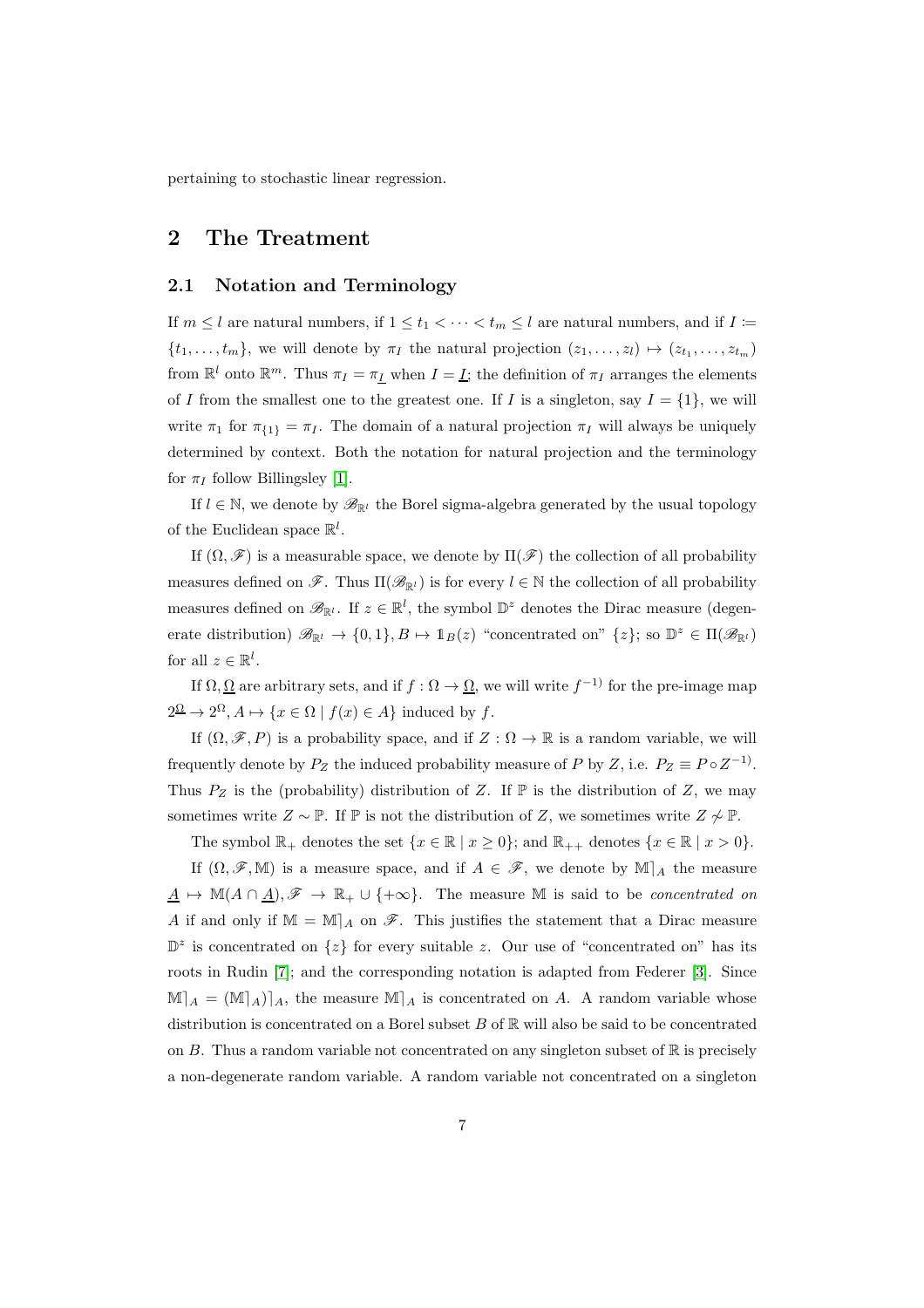${x} \subset \mathbb{R}$  will also be said to be *not essentially x*. We remark: If X is a random variable, and if  $\mathbb{P}$  is the distribution of X, then  $\mathbb{P}$  is not concentrated on a singleton  $\{x\}$  of  $\mathbb{R}$  if and only if  $\mathbb{P}(\{x\}) < 1$ , which holds if and only if  $\mathbb{P} \neq \mathbb{D}^0$ , which holds if and only if  $X \not\sim \mathbb{D}^0$ .

The notation " $\vert A$ " is also applied to collections of sets. If  $\mathscr F$  is a sigma-algebra of subsets of  $\Omega$ , the symbol  $\mathscr{F}|_A$  denotes the relative sigma-algebra  $\{A \cap \underline{A} \mid \underline{A} \in \mathscr{F}\}$  of A.

If  $l \in \mathbb{N}$ , and if a context is in the presence of a matrix operation such as transposition, then an *l*-tuple is to be taken as an  $l \times 1$  matrix. For instance, if  $x, y \in \mathbb{R}^l$ , then  $x^{\top}y$  is the sum of the products of the *i*th components of x and y, and  $xy<sup>T</sup>$  is the matrix whose  $(i, j)$ -entry is  $x_i y_j$ .

We will identify two random variables (on the same probability space), if equal almost surely, with each other.

As there are different terminologies employed to address a measurable function having finite integral, ranging over {"exist", "integrable", "summable" }, we will often refer to a random variable having finite integral (finite mean) as an  $L<sup>1</sup>$  random variable. For a random variable having finite  $L^p$ -norm (finite  $p$ -th [raw] moment) with  $1 \le p \le +\infty$ , the same rule applies. The underlying probability space may depend on but can be determined in terms of the context.

If  $\Omega$  is a probability space, if Y is an  $L^1$  random variable on  $\Omega$ , and if X is a random vector on  $\Omega$  with l components (including the case where  $l = 1$ ), we will write  $\mathbb{E}(Y \mid X) := \mathbb{E}(Y \mid \sigma(X))$ ; and we will denote by  $\mathbb{E}(Y \mid X) : \mathbb{R}^l \to \mathbb{R}$  the corresponding Doob-Dynkin (regression) function  $f : \mathbb{R}^l \to \mathbb{R}$  such that  $\mathbb{E}(Y \mid X) = f \circ X$  on  $\Omega$ . Thus

$$
\mathbb{E}(Y \parallel X) = \mathbb{E}(Y \mid X) \circ X = (\mathbb{E}(Y \mid X)(x))_{x \in \mathbb{R}^l} \circ X
$$

on  $\Omega$ . The domain of the function  $\mathbb{E}(Y \mid X)$  is  $\Omega$ , which is not necessarily  $\mathbb{R}^l$ ; but the domain of  $\mathbb{E}(Y \mid X)$  is  $\mathbb{R}^l$ . Although in general we will refer to  $\mathbb{E}(Y \mid X)$  as the conditional expectation (of Y given X) and to  $\mathbb{E}(Y \mid X)$  as the regression function (of Y given  $X$ ), sometimes we will also refer to a regression function as a conditional expectation. But this mixed usage will not cause any confusion. Moreover, for what it is worth, the random variable Y is said to be *mean independent* of X if and only if  $\mathbb{E}(Y || X) = \mathbb{E}Y$ . Thus, if Y is centered, i.e. if  $\mathbb{E}Y = 0$ , then for Y to be mean independent of X means  $\mathbb{E}(Y \mid X) = 0$ . The expectation of a random vector or a matrix of random variables is always understood componentwisely. For example, if  $X$ is a random vector with each component  $X_j$  being  $L^1$ , then  $\mathbb{E}X$  denotes the real vector  $(\mathbb{E}X_1,\ldots,\mathbb{E}X_k)\in\mathbb{R}^k$ .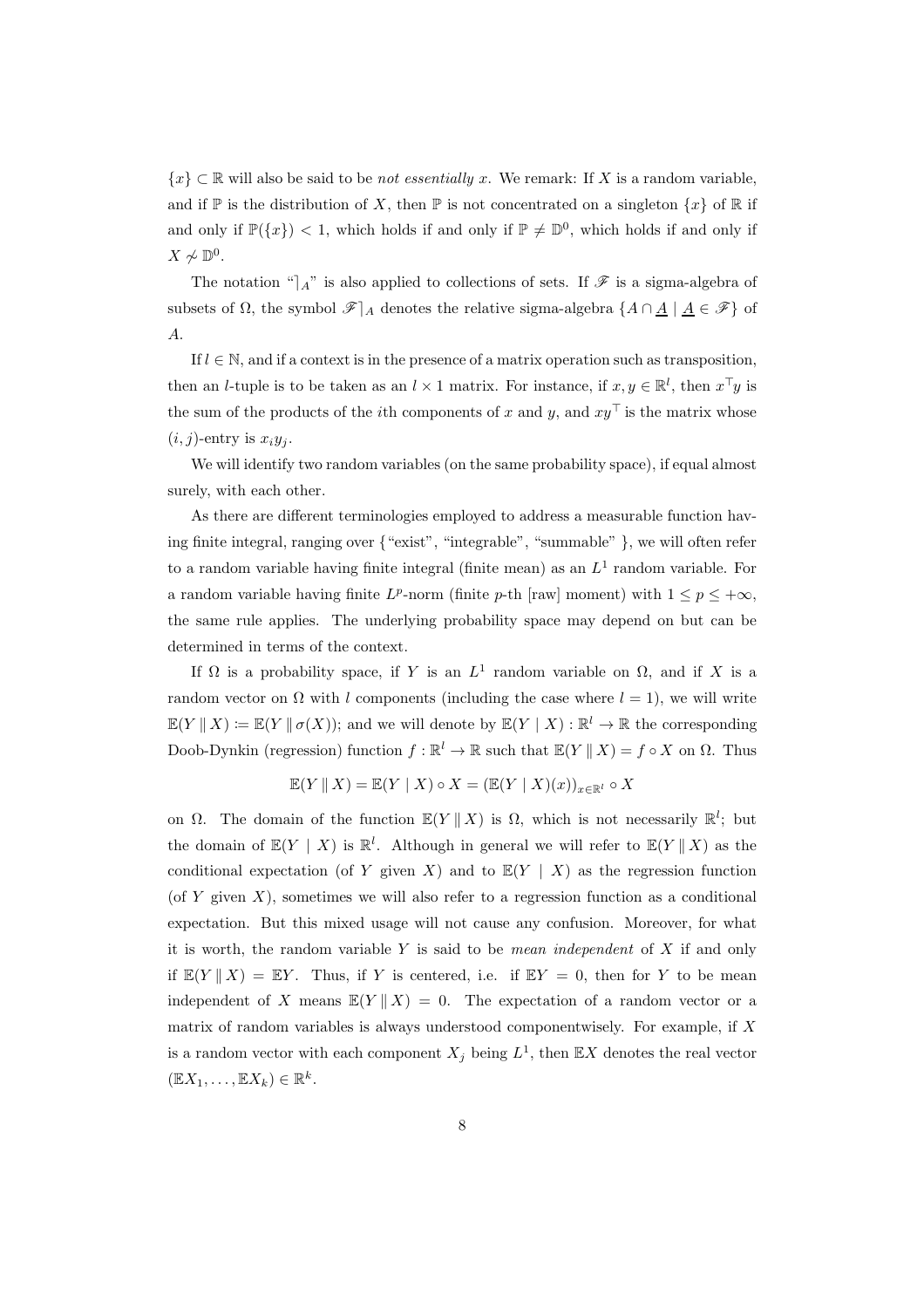For our purposes, we will not take a specific definition of linear orthogonal projection; we deliberately let context and our arguments jointly determine its role in stochastic linear regression. For the less experienced, our doing so helps build the idea of the underlying mathematical structure of stochastic linear regression; for the experienced, our doing so will hardly cause any confusion and, hopefully, will clarify some less noticed aspects of stochastic linear regression. We will not always use the modifier "linear" when referring to linear orthogonal projection; but, as usual, context matters. The same considerations apply to the term "coefficient of linear orthogonal projection".

We will denote by  $K$  the covariance operator. If Y is a random element of  $\mathbb{R}^q$  with each component being  $L^2$ , and if X is a random element of  $\mathbb{R}^l$  with each component being  $L^2$ , then  $\mathbb{K}(X,Y) \coloneqq \mathbb{E}(X - \mathbb{E}X)(Y - \mathbb{E}Y)^{\top}$ .

Since we intend to connect the known results together whenever suitable, we will use "Fact", instead of the usual "Theorem" or "Proposition", to state known results.

### 2.2 Heuristics

Regardless of the context where one speaks of stochastic linear regression, the common fundamental material, although usually off-stage, is an unknown distribution  $\mathbb{P} \in$  $\Pi(\mathscr{B}_{\mathbb{R}^{1+k}})$ . Here  $k \in \mathbb{N}$  is given by the problem under consideration. We say "given" as we are considering the "population" situation prior to a confrontation with data, so that revising the choice of  $k$  is beyond the scope. The probability measure  $\mathbb P$  governs the behavior of the  $k+1$  variates whose statistical relationship interests the researcher. Specifically, the researcher at least wishes to investigate how a random variable  $Y$  with distribution  $\mathbb{P}_{\pi_1}$ , which represents the dependent variate of interest to her, depends on a linear combination of k random variables  $X_j$ , representing the covariates of interest to her, each of which has distribution  $\mathbb{P}_{\pi_{j+1}}$  with  $1 \leq j \leq k$ . To make sense, the random variables  $Y, X_1, \ldots, X_k$  certainly have to be defined on the same probability space at the outset; but to assume so is always realistic, and to do so is always mathematically possible. For our purposes, taking Y to be  $\pi_1$  and each  $X_j$  to be  $\pi_j$  are mathematically just fine. And we remark that the possible presence of the constant covariate is readily taken care of by employing the Dirac measure  $\mathbb{D}^1$  concentrated on  $\{1\}$ .

Now, to ensure that a meaningful result may be obtained out of observations on the  $k+1$  variates, the probabilistic behavior of the random variables  $Y, X_1, \ldots, X_k$  cannot be arbitrary. The researcher then needs to seek conditions under which she can be assured that

i) a "meaningful" linear statistical relationship really exists and is actually "learn-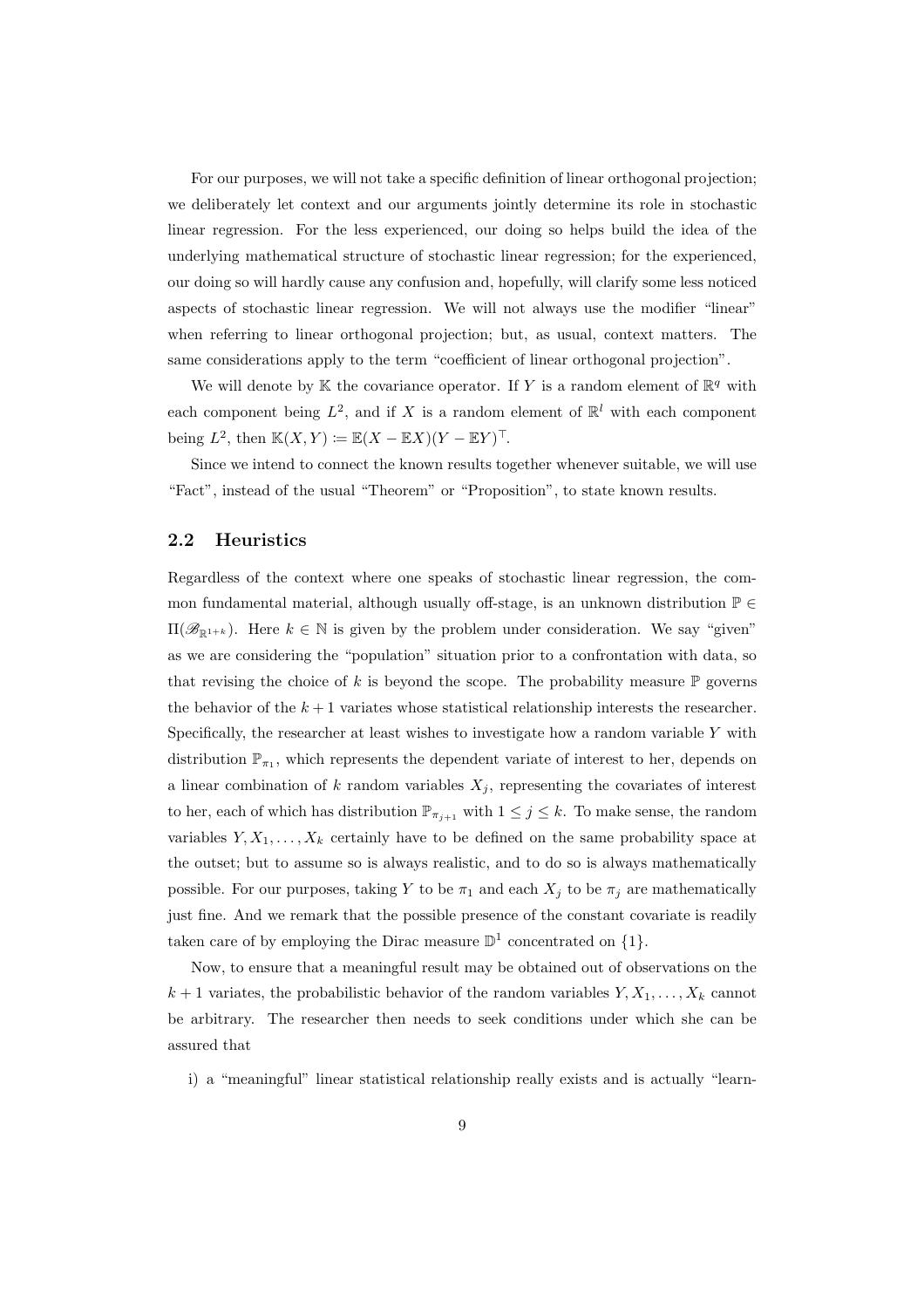able" from data, i.e. some linear statistical relationship between Y and  $X_1, \ldots, X_k$ exists such that its interpretation makes good sense, and this relationship is uniquely determined by the distribution  $\mathbb P$  of the random variables so that any suitable transformation of data drawn from  $\mathbb P$  will not approximate the relationship vacuously;

ii) the probability that an estimation of the unique relationship makes the correct decision is well-controlled when the data are sufficiently nice and many.

The first requirement is intrinsic to the random variables  $Y, X_1, \ldots, X_k$ , independently of the probabilistic mechanism governing how data are generated (e.g. stationarity and ergodicity). The second requirement certainly depends more on the probabilistic mechanism that generates data, and so it is more of a technical consideration to allow probability limit theorems such as laws of large numbers to work. In short, the two requirements are the minimum requirements such that the first one prevents the researcher's study from being an alchemy and the second one is necessitated by asking for a reasonable quality of estimation of the linear statistical relationship.

Although sufficient conditions ensuring the two requirements are well-known, most of the existing conditions are too strong for the two requirements (certainly, the existing sufficient conditions are also intended to take care of other desired properties.). For the second requirement, requiring Y and each  $X_j$  to be  $L^2$  suffices, which allows of an application of a weak law or even of Kolmogorov's strong law for well-behaved data such as independent identically distributed (i.i.d.) data.

A set of weak sufficient conditions for the first requirement is more interesting. For most of the time, the condition  $\mathbb{E}(Y - X^{\top} \beta \mid X) = 0$  (when making sense) is used along with a regularity condition (e.g. orthogonality) on  $\{X_1, \ldots, X_k\}$  guaranteeing that there is exactly one  $\beta \in \mathbb{R}^k$  such that  $\mathbb{E}(Y - X^\top \beta \mid X) = 0$ , so that  $X^\top \beta$  is precisely the linear orthogonal projection of Y given  $X_1, \ldots, X_k$ . The mean independence assumption of error term is a possible factor of the etymology of stochastic linear regression, or linear regression in general.

Nevertheless, although the mean independence assumption of error term is innocuous for multi-normal random vectors, and might as well be imposed based on a background structural theory whenever suitable, there is no reason why an arbitrary random vector  $(Y, X<sup>T</sup>)$  with Y being  $L<sup>1</sup>$  should serve that  $\mathbb{E}(Y | X)$  is affine. For instance, if X is an  $L<sup>2</sup>$ , non-degenerate random variable, and if  $Y \coloneqq X^2$ , then  $\mathbb{E}(Y || X) = \mathbb{E}(X^2 || X) = X^2$ ; and the square function  $x \mapsto x^2$  on R is not affine. Further, although  $\mathbb{E}(\varepsilon \mid X) = 0$ implies  $\mathbb{E} X \varepsilon = 0$  provided that  $\varepsilon, X$  are random variables such that  $\varepsilon, X \varepsilon$  are both  $L^1$ ,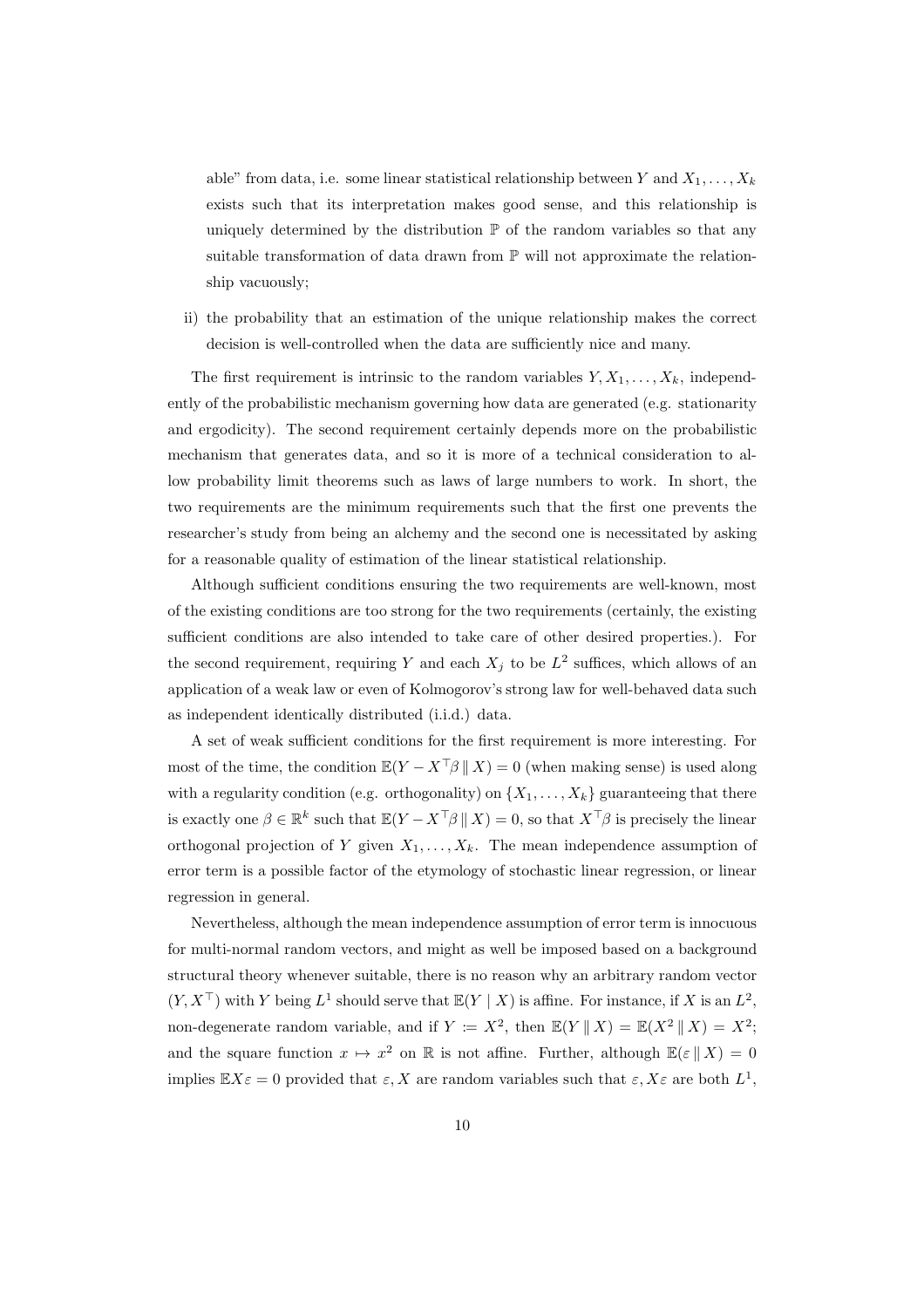the converse is not true. Before we show the falsehood of the converse, we remark that the falsehood is actually not surprising as the mixed moment  $\mathbb{E}X\epsilon$  is in some sense a modulus of linear dependence between X and  $\varepsilon$ , while the true dependence between X and  $\varepsilon$  can certainly be wildly nonlinear, so that their regression function  $\mathbb{E}(\varepsilon | X)$  can also take a wild form.

**Theorem 1** (orthogonality without mean independence). If X is an  $L^3$ , non-degenerate random variable, and if  $\mathbb{E} X^3 = 0$ , then there is some  $L^1$ , non-degenerate random variable  $\varepsilon$  on the same probability space such that  $\mathbb{E} X \varepsilon = 0$  and  $\mathbb{E} (\varepsilon \mid X) = \varepsilon$ .

Proof. Let  $\varepsilon = X^2$ . Then  $\varepsilon$  is  $\sigma(X)$ -measurable, and  $\varepsilon$  is  $L^1$  by Jensen's inequality. Moreover, we have  $\mathbb{E}(\varepsilon \mid X) = \mathbb{E}(X^2 \mid X) = \varepsilon$ . But by assumption we also have  $\mathbb{E}X\varepsilon =$  $\mathbb{E}X^3=0.$  $\Box$ 

We remark that, under the assumptions of Theorem 1, the random variables  $\varepsilon, X\varepsilon$ are both  $L^1$ ; so Theorem 1 disproves that orthogonality implies mean independence in a bona fide way.

Thus counterexamples to the statement that orthogonality implies mean independence are in fact abundant:

**Example 1.** If  $X \sim N(0, 1)$ , and if  $\varepsilon := X^2$ , then  $\mathbb{E}X\varepsilon = \mathbb{E}X^3 = 0$ ; but

$$
\mathbb{E}(\varepsilon \mid\mid X) = X^2 \sim \chi^2(1),
$$

which is certainly not degenerate.

Slightly wilder examples can be constructed easily. For instance, let  $\Omega := [0,1] \times$ R, and probabilitize  $\Omega$  with respect to the evident product Borel sigma-algebra of  $\mathscr{B}_{\mathbb{R}}|_{[0,1]}$  (the Borel subsets of  $[0,1]$ ) and  $\mathscr{B}_{\mathbb{R}}$  by the product probability measure of the Rademacher distribution and the standard Gaussian distribution, so that  $\pi_1 \sim$  $\frac{1}{2}(\mathbb{D}^{-1} + \mathbb{D}^1)$  and  $\pi_2 \sim N(0, 1)$ , and  $\pi_1$ ,  $\pi_2$  are independent random variables. The existence of a nontrivial Rademacher random variable, i.e. of a random variable has  $\frac{1}{2}(\mathbb{D}^{-1} + \mathbb{D}^1)$  as its distribution, is well-known and may be constructed in a non-artificial way by considering the dyadic expansions of elements of [0, 1]. If  $X := \pi_2$ , and if  $\varepsilon := \pi_1 + \pi_2^2$ , then  $\mathbb{E} X \varepsilon = 0$  by the independence of  $\pi_1$  and  $\pi_2$ . Moreover, since  $\varepsilon \in L^1(\Omega)$ by Minkowski's inequality, from independence we also have  $\mathbb{E}(\varepsilon \mid X) = \pi_2^2 \sim \chi^2(1)$ ,  $\Box$ which is never degenerate.

From Theorem 1 it follows immediately that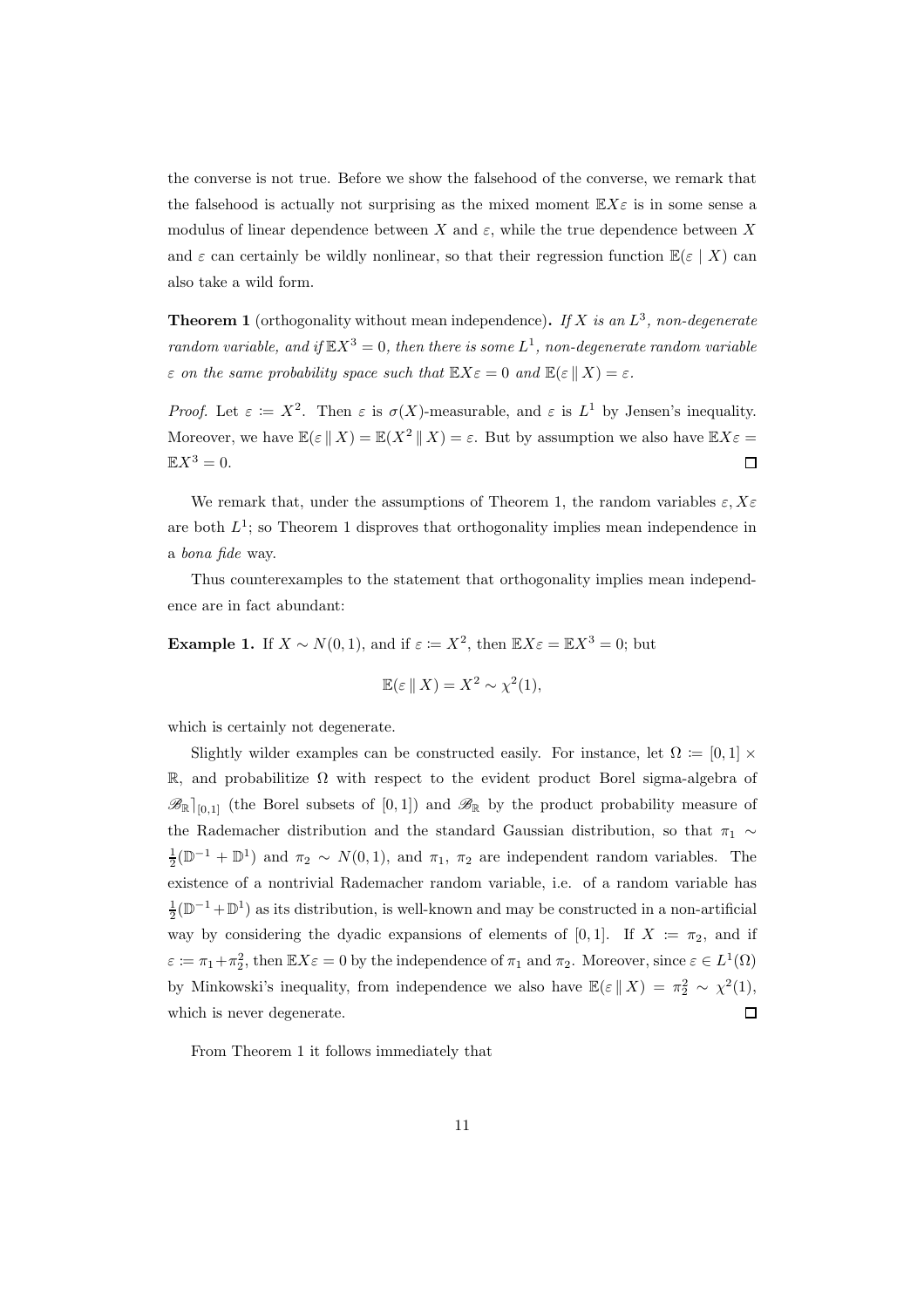Corollary 1 (non-equivalence between orthogonal projection and conditional expectation). There are continuum-many random elements  $(Y, X)$  of  $\mathbb{R}^2$  such that the orthogonal projection and conditional expectation of  $Y$  given  $X$  exist and disagree.

*Proof.* Indeed, the proof of Theorem 1 applies to any  $L^3$  random variable with symmetric probability density function. If  $X \sim N(0, \sigma^2)$ , and if  $Y := X + X^2$ , then X is the orthogonal projection of Y given X. Since Y is then  $L^1$  by Minkowski's inequality, the conditional expectation  $\mathbb{E}(Y \parallel X)$  exists and is  $= X + X^2$ .

Since  $\mathbb{R}_{++}$  is in bijection with  $\mathbb{R}$ , there are continuum-many choices of  $\sigma$ .

 $\Box$ 

Therefore, to take care of the first minimum requirement for stochastic linear regression, that there exists exactly one "meaningful" statistical relationship between Y and  $X_1, \ldots, X_k$  in terms of linear combination of the covariates  $X_1, \ldots, X_k$ , the usual mean independence assumption  $\mathbb{E}(Y - X^\top \beta \mid X) = 0$  is much too strong with respect to mathematical considerations. It follows that, even without any reference to data, the conditional expectation interpretation of stochastic linear regression is distorted. We might add that the interpretation distortion means that, even in the event that the estimated orthogonal projection of  $Y$  given  $X$  passes all the tests and diagnostics, this estimated orthogonal projection may very well have little to do with the conditional expectation of  $Y$  given  $X$ , and so it would barely make sense to attach a sense of effect on the (conditional) average behavior of  $Y$  to the estimated coefficient of orthogonal projection, although it makes every sense to view the estimated coefficient as an effect on the behavior of Y.

However, the mathematical remarks above do not necessarily always negate the legitimacy of the mean independence assumption of error term, and hence of the conditional expectation interpretation, of stochastic linear regression. We notice that we did not make any a priori assumption restricting how  $\varepsilon$  and X are related a priori, which certainly opens up a variety of possibilities. So a moral conveyed by Corollary 1 is this, that, in practice, what one necessarily learns via stochastic linear regression is not the conditional expectation of the involved random variables, unless there is further information indicating the "true" dependence between the random variables.

This concept of further information is in fact natural when it comes to contexts where there is an acceptable structural theory guiding the researcher to believe that the mean independence assumption is appropriate in a broad sense. For an elementary example, if there is in the researcher's field a generally accepted theory saying that the random variables  $Y, X_1, \ldots, X_k$  concerning her may jointly admit some  $(k + 1)$ -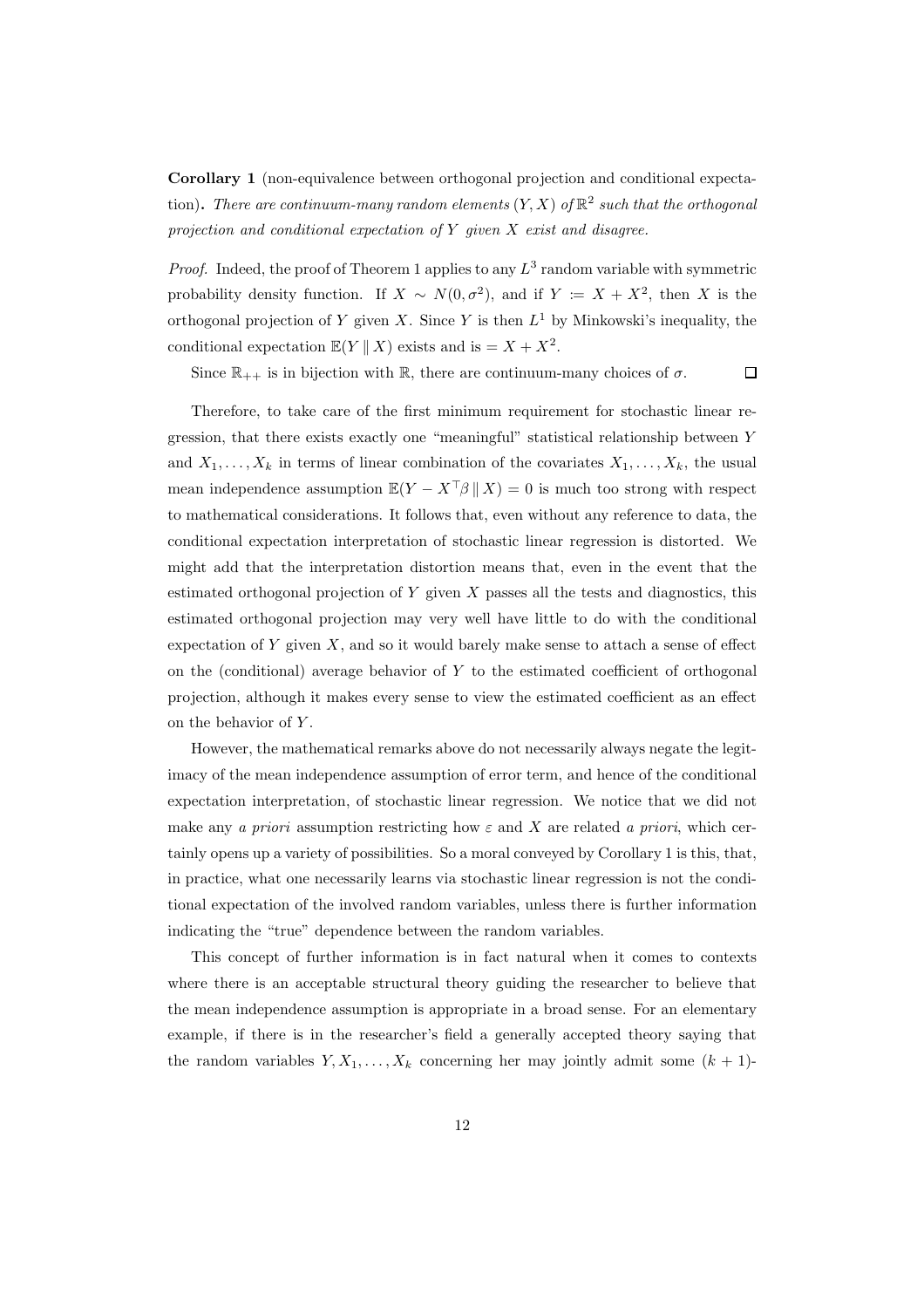normal distribution, then she may rest assured that what she will learn via stochastic linear regression is precisely the conditional expectation (modulo a translation) of Y given  $X_1, \ldots, X_k$ . Another elementary example is a prototypical context of time series analysis. In a chemical experiment under a suitably controlled environment, let the scalar outcome be recorded according to the natural order of time. Given the relative stability of the experimental environment, the outcome may be described by a discretetime stationary process in some suitable sense. If Y represents the outcome of interest, if X represents the "lagged version" of Y, and if how Y depends on X is sought after, then, since the environment is relatively stable, it would be reasonable to assume the mean independence of error term with respect to  $X$  or even the independence of error term and X with error term having mean zero.

As an example regarding the appropriateness of the mean independence assumption with respect to a more special structural theory and under a relatively uncontrolled, observational environment, we wish to refer the reader to a field such as mathematical finance. There is in mathematical finance the so-called efficient market hypothesis, whose empirical validity is generally acknowledged in some special cases, such that, for example, the researcher may consider a process of stock price as a martingale. This special background structural theory, when appropriately interpreted and applied, then assures that the researcher's study via stochastic linear regression, for  $Y$  being, say, the changes in stock prices and for  $X$  being, say, a random variable measurable with respect to the "history" or all the "past information", may consider reasonable the mean independence assumption.

In contrast with the case where a tenable structural theory is absent so that a conditional mean interpretation for stochastic linear regression may very well be inappropriate, we see that linear orthogonal projection is potentially indeed affine conditional expectation in the presence of a tenable strucutral theory and hence, whenever the data suggest the suitability of the estimated orthogonal projection, one may be confident in addressing the estimated coefficient as the effect on the (conditional) average behavior of the dependent variate. Moreover, we have shown that the association of linear orthogonal projection with stochastic linear regression is equivalent to that of affine conditional expectation with stochastic linear regression (which, as seen, may "easily" be false by Corollary 1) if and only if the mean independence of error term holds in a reasonable way (which may be the case under a suitable background structural hypothesis). Thus, from a pure mathematical viewpoint without any practical consideration such as taking into account a background structural theory, the concept of stochastic linear re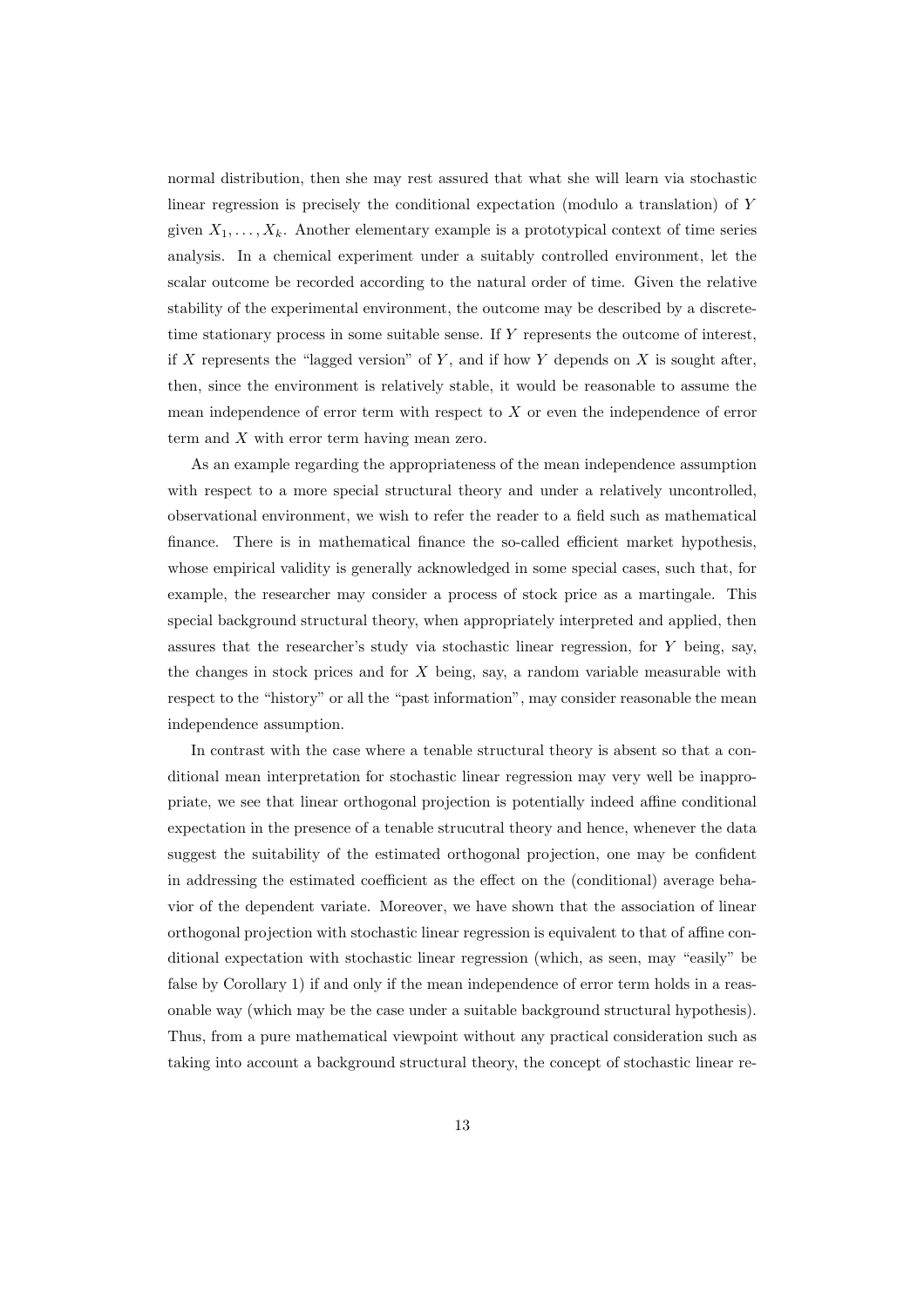gression itself need not involve conditional expectation at the outset. In particular, one cannot expect a descriptive data analysis, which is by definition a purely "data-driven" study without any reference to any structural theory, via stochastic linear regression to admit an interpretation of conditional mean.

Structural theory plays a role that goes beyond the aforementioned matter. We might need to stress this, that, probably due to the fact that many observational studies, in contrast with experimental studies, are implemented with a background structural theory in mind, there is a tendency to mix the structural considerations with the purely mathematical considerations when it comes stochastic linear regression (e.g. considering the concept of "parameter" or of "error"). By a structural consideration we refer to a situation where a background structural theory, maintained or to be tested, suggests a specific way of dependence between the variates of interest to the researcher. As an immediate example, analyzing financial data is usually and conceivably a priori tied to the background theory regarding the financial variates under consideration, and the structural theory may impose a mathematical dependence structure for the variates.

#### 2.3 Preliminary Developments

In view of the previous analysis, we see that, to ensure the two minimum requirements for the researcher's study via stochastic linear regression to be meaningful, it suffices to impose the orthogonality of error term along with "one and a half" regularity conditions on the variates  $Y, X_1, \ldots, X_k$ , i.e. along with the conditions that the random variables  $Y, X_1, \ldots, X_k$  are  $L^2$  and, e.g. that the set  $\{X_1, \ldots, X_k\}$  is orthogonal. And these sufficient conditions are reasonably mild both from the mathematical viewpoint and a practical viewpoint. Indeed, besides the simplicity of the conditions, there is a simple but deeper mathematical reason, which is seemingly seldom stressed or even noticed, to justify the conditions and reveal a further connection among them:

Fact 1. If H is an inner product space over  $\mathbb{R}$ , if  $g \in H$ , and if  $\{f_1, \ldots, f_k\} \subset H \setminus \{0\}$ is orthogonal, then there is exactly one  $(b, h) \in \mathbb{R}^k \times H$  such that  $g = \sum_{j=1}^k f_j b_j + h$  and h is orthogonal to each  $f_j$ .

Fact 1 is easily found in, e.g. the introductory textbooks of abstract algebra, and a proof of Fact 1 is apparent. If  $\langle \cdot, \cdot \rangle$  denotes the inner product of H, the unique choice of b is simply  $b := (\langle f_j, f_j \rangle^{-1} \langle f_j, g \rangle)_{j=1}^k$ , and that of h is simply  $g - f^{\top}b$ ; here  $f := ((f_j)_{j=1}^k)^{\top}$ .

If H is the  $L^2$  space of random variables on a given probability space, then H is an inner product space by considering the inner product  $(f, g) \mapsto \int f g = \mathbb{E} f g$  defined on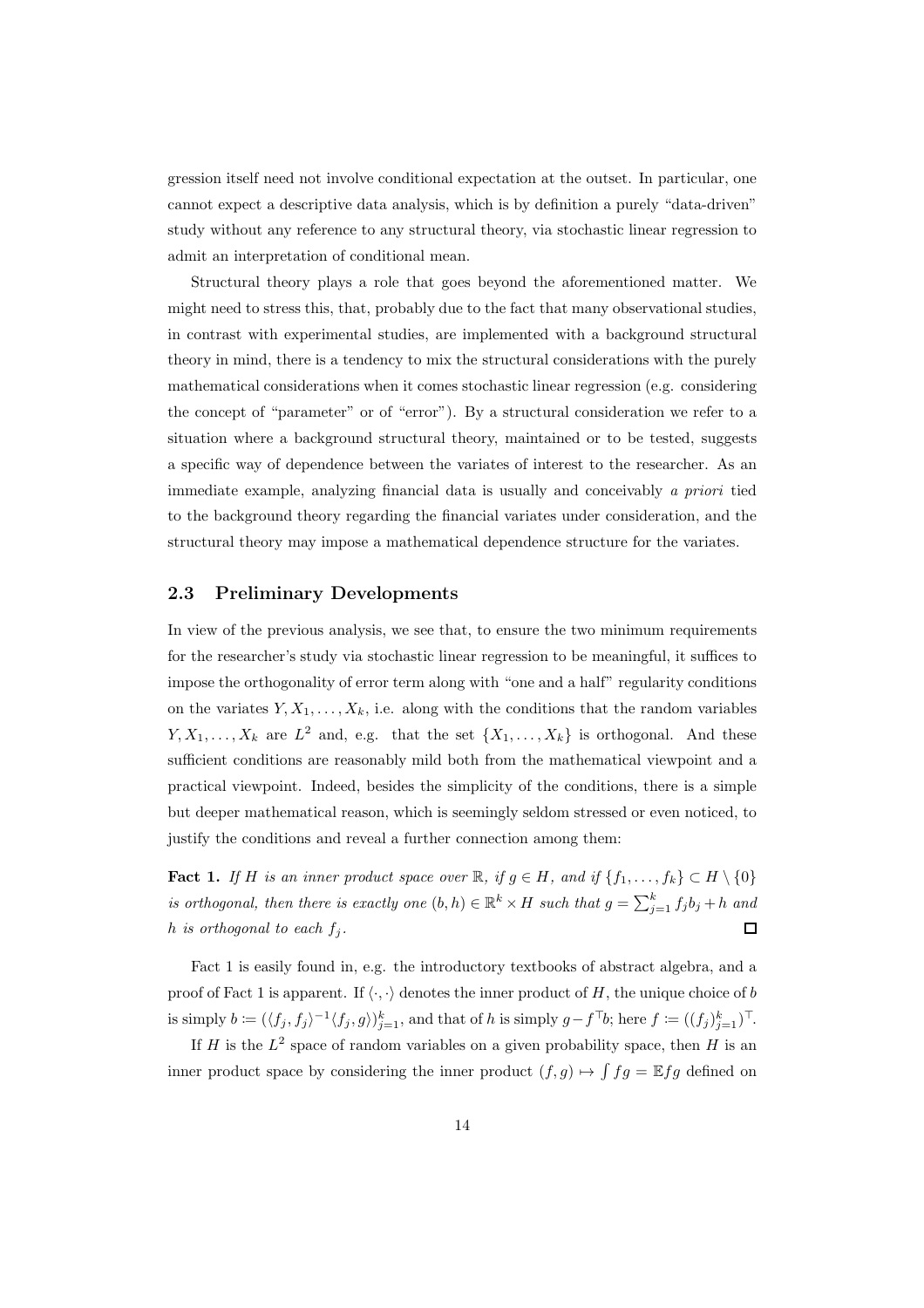$H \times H$ . It then follows immediately from Fact 1 that

**Proposition 1** ("abundance" of orthogonal projection). If  $Y, X_1, \ldots, X_k$  are  $L^2$  random variables, if no  $X_j$  is concentrated on  $\{0\}$ , and if  $\{X_1, \ldots, X_k\}$  is orthogonal, i.e. if  $\mathbb{E} X_j X_{\underline{j}} = 0$  for all  $1 \leq j \neq \underline{j} \leq k$ , then there is exactly one  $\beta \in \mathbb{R}^k$  and there is exactly one  $L^2$  random variable  $\varepsilon$  such that  $Y = \sum_{j=1}^k X_j \beta_j + \varepsilon$  and  $\mathbb{E} X_j \varepsilon = 0$  for all  $1 \le j \le k$ , and  $(\mathbb{E} XX^{\top})^{-1} \mathbb{E} XY$  with  $X := (X_1, \ldots, X_k)^{\top}$  is the unique choice of  $\beta$ .

*Proof.* The first conclusion is a special case of that of Fact 1; the assumption that no  $X_j$ is essentially zero prevents any  $X_i$  from being equal to 0 with zero probability. For the second conclusion, we notice that  $\mathbb{E} XX^{\top}$  is by the orthogonality assumption a diagonal matrix with each diagonal entry nonzero and hence invertible.  $\Box$ 

Since the assumptions of Proposition 1 may be considered mild for practical purposes, in practice we can by Proposition 1 "always" talk about the linear orthogonal projection of a random variable given a random vector. Moreover, we remark that the orthogonality of error term actually follows from the aforementioned regularity conditions on the involved random variables, and that the unique choice of the coefficient  $\beta$  of linear orthogonal projection is precisely the familiar "population counterpart" of least squares estimator. Proposition 1 implies

Corollary 2 (orthogonal projection coefficient as optimizer). Under the assumptions of Proposition 1 with the same notation, there is exactly one  $\beta \in \mathbb{R}^k$  such that  $\beta \in$  $\operatorname{argmin}_{\underline{\beta}\in\mathbb{R}^k}\mathbb{E}(Y-X^{\top}\underline{\beta})^2$ , namely, the minimization problem admits a unique solution, and  $\beta = (\mathbb{E} X X^{\top})^{-1} \mathbb{E} XY$ .

*Proof.* Under the given assumptions, writing  $(EXX^T)^{-1} EXY$  is legitimate. Since a point  $\beta$  of  $\mathbb{R}^k$  is a solution to the minimization problem only if  $\beta = (\mathbb{E} X X^{\top})^{-1} \mathbb{E} XY$ , there is at most one such  $\beta$ . But the orthogonal projection coefficient  $(\mathbb{E}XX^{\top})^{-1} \mathbb{E}XY$ is also a solution to the minimization problem, there is at least one such  $\beta$ .  $\Box$ 

Corollary 2 says that the coefficient of linear orthogonal projection minimizes the approximation error in the  $L^2$  or mean-square sense. Owing to results sharing the same conclusion of Corollary 2, some authors would define orthogonal projection as best linear predictor in the mean-square sense. It can easily be shown that a conditional expectation happens to be the best mean-square predictor, and so Corollary 2 may explain the (unjustified, as shown previously) conditional expectation interpretation of stochastic linear regression.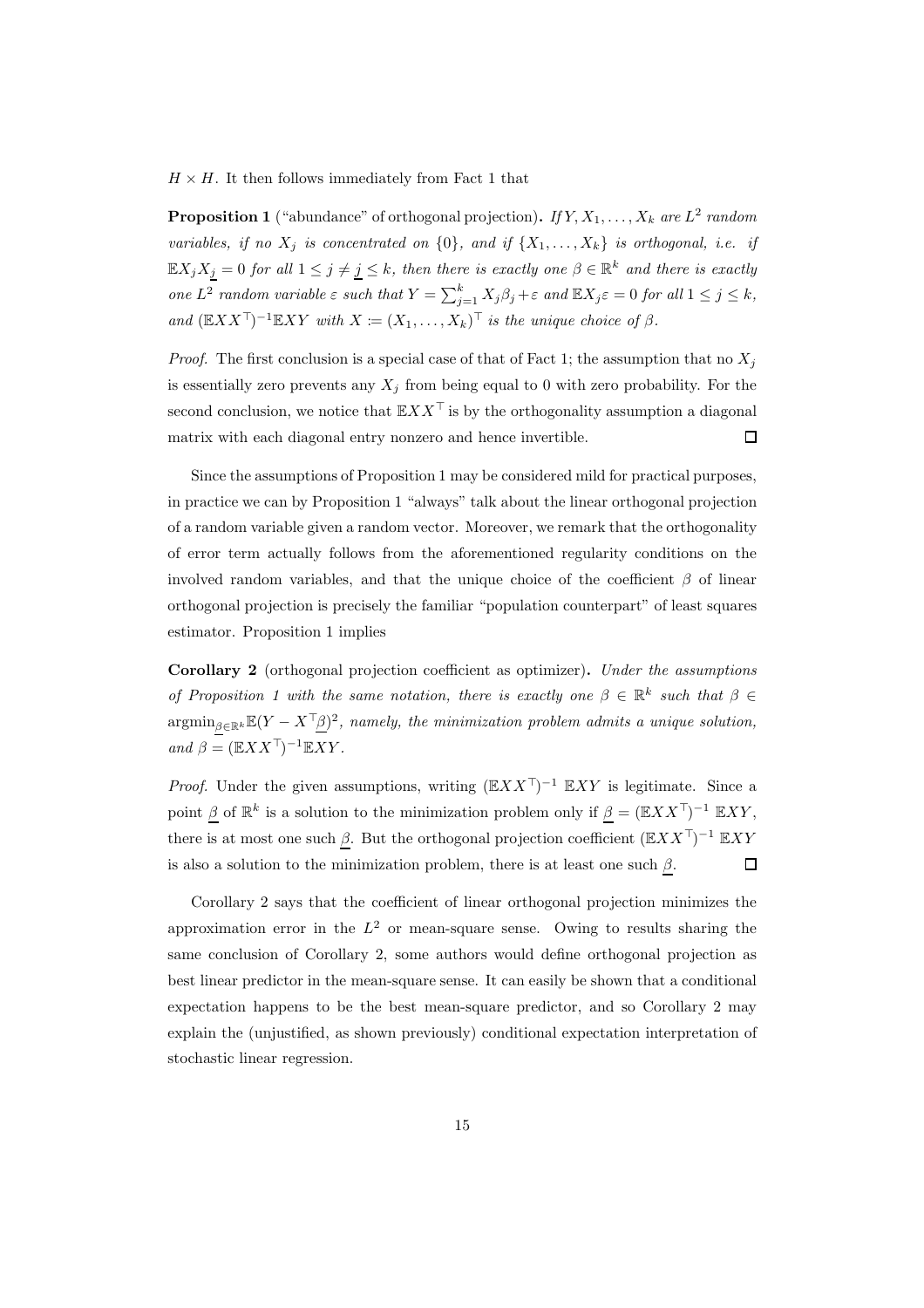Further, as far as the purpose of ensuring that it is meaningful to talk about learning about the orthogonal projection coefficient, the orthogonality condition on  $\{X_1, \ldots, X_k\}$ does not cost one too much generality. If  $\{X_1, \ldots, X_k\}$  is as in Proposition 1, and if in addition the elements are centered, then the variance of every nontrivial linear combination of  $\{X_1, \ldots, X_k\}$  is  $> 0$ . For the following local purpose(s), a collection of  $L^2$  random variables  $X_1, \ldots, X_k$  is said to be *essentially linearly independent* if and only if the variance of  $a_1X_1 + \cdots + a_kX_k$  is  $> 0$  for every nonzero  $(a_1, \ldots, a_k) \in \mathbb{R}^k$ . Consider the following

**Proposition 2** (orthogonalization). If X is a random element of  $\mathbb{R}^k$  with  $L^2$  components that are essentially linearly independent, then there is exactly one element A of the classical Lie group  $SL_k(\mathbb{R})$  such that the components of the random element AX of  $\mathbb{R}^k$ form an orthogonal set.

Proof. The proof idea is just an application of conventional wisdom (Gram-Schmidt).

For  $k = 1$ , taking A to be the matrix [1] having 1 as the single entry suffices as  $\{X\}$ is trivially or vacuously orthogonal.

We prove for  $k = 2$ ; the underlying machinery will then be clear for all  $k \geq 3$ . Let  $\underline{X}_1 \coloneqq X_1$ . If  $\underline{X}_2 = aX_1 + X_2$ , then  $\mathbb{E} \underline{X}_2 \underline{X}_1 = 0$  implies that  $a = -\mathbb{E} X_1 X_2 / \mathbb{E} X_1^2$ . But for this particular choice of a, it evidently holds that  $\underline{X}_2 \coloneqq aX_1 + X_2$  is orthogonal to  $X_1 = X_1$ . Therefore, the matrix

$$
\begin{bmatrix} 1 & 0 \\ a & 1 \end{bmatrix}
$$

is the unique choice of A. Since the unique choice of A has determinant 1, it lies in  $SL_k(\mathbb{R})$ .

For  $k \geq 3$ , we solve the corresponding  $k-1$  equations in  $k-1$  unknowns.  $\Box$ 

Now, if  $X_1, \ldots, X_k$  are  $L^2$  random variables not concentrated on  $\{0\}$ , and if  $\{X_1, \ldots, X_k\}$  $\ldots, X_k$  is not orthogonal, then Proposition 1 is not directly applicable. But, regarding the coefficient learning purpose, we can by Proposition 2 apply Proposition 1 to the orthogonalized version of  $X$  provided that the components of  $X$  are essentially linearly independent; then the orthogonal projection coefficient of  $Y$  given  $X$  is simply the orthogonal projection coefficient of  $Y$  given the orthogonalized  $X$  left-multiplied by the transpose of the orthogonalization matrix. That the orthogonality of error term to  $X$  is taken care of is due to the fact that the orthogonalization matrix has constant entries. Thus we arrive at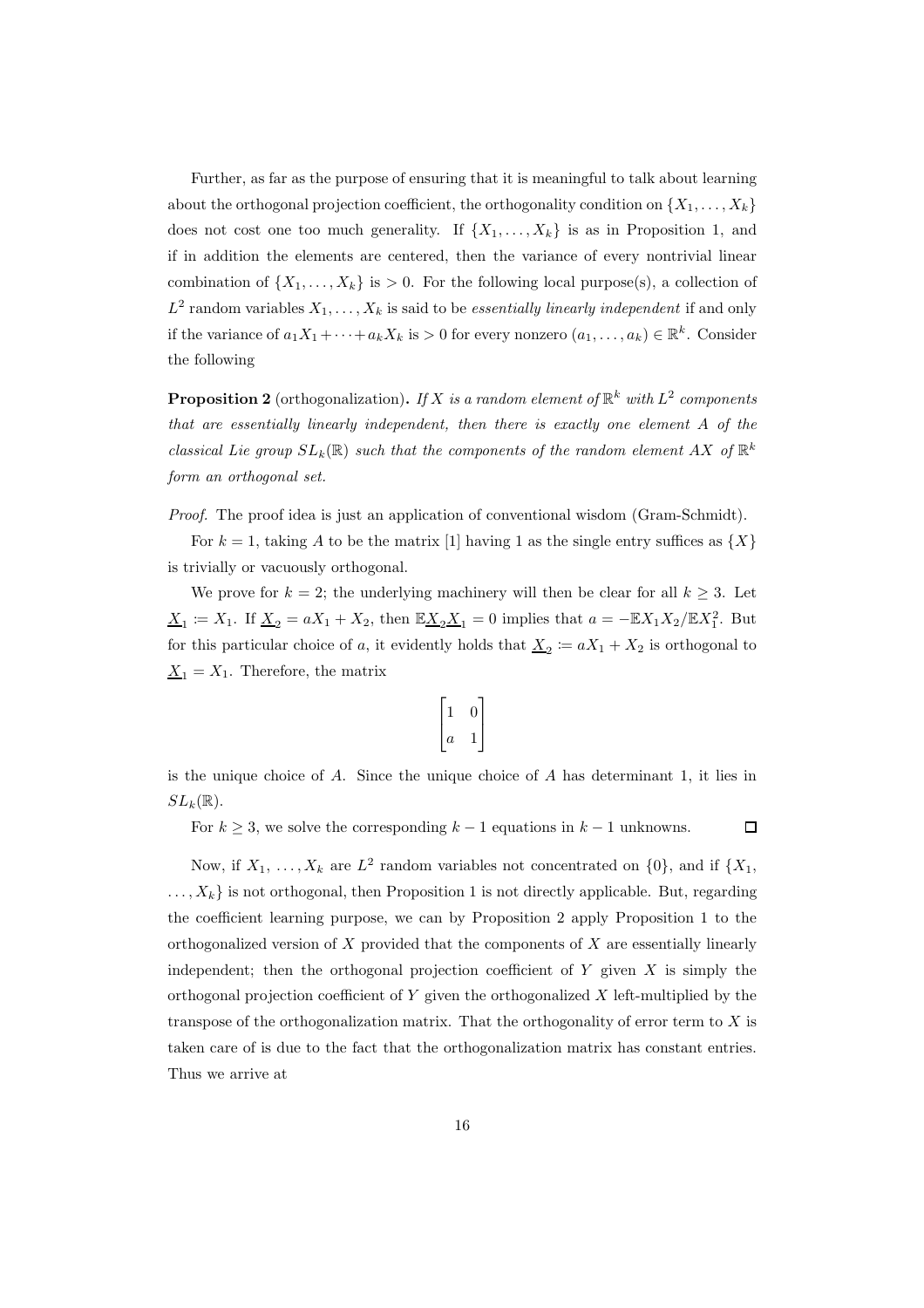**Theorem 2** ("strengthened" Proposition 1). If  $Y, X_1, \ldots, X_k$  are  $L^2$  random variables, and if  $\{X_1, \ldots, X_k\}$  is essentially linearly independent, then there is exactly one  $\beta \in$  $\mathbb{R}^k$  and there is exactly one  $L^2$  random variable  $\varepsilon$  such that  $Y = \sum_{j=1}^k X_j \beta_j + \varepsilon$  and  $\mathbb{E} X_j \varepsilon = 0$  for all  $1 \le j \le k$ .

*Proof.* We have hinted the essential considerations. If  $\{X_1, \ldots, X_k\}$  is orthogonal, then Proposition 1 implies the desired conclusions. If not, we apply Proposition 2 to orthogonalize it by a unique matrix  $A \in SL_k(\mathbb{R})$ . Write  $X := (X_1, \ldots, X_k)^\top$ ; then the components of  $AX$  are all  $L^2$ ; and so by Proposition 1 there is exactly one  $\alpha \in \mathbb{R}^k$  and there is exactly one  $L^2$  random variable  $\delta$  such that  $Y = (AX)^{\top} \alpha + \delta$ and  $\mathbb{E}((AX)\delta) = ((0)^k_{j=1})^\top$ . Since  $((0)^k_{j=1})^\top = \mathbb{E}((AX)\delta) = A(\mathbb{E}X\delta)$ , and since A is invertible, we have  $\mathbb{E} X \delta = ((0)_{j=1}^k)^\top$ . Taking  $\beta \coloneqq A^\top \alpha$  completes the proof.  $\Box$ 

Remark. We have shown that it is quite "easy" to ensure that the researcher's study via stochastic linear regression is meaningful. Since the non-degenerateness of each  $X_i$  is almost automatically satisfied with respect to practical purposes, the most "stringent" assumption turns out to be the  $L^2$ -ness (and, perhaps, the essential linear independence) of the involved random variables! And for the involved random variables to be  $L^2$ , if not automatically true in practice, is a very mild condition.

Nevertheless, Theorem 2 is perhaps only of theoretical interest; without orthogonality, the usual form of orthogonal projection coefficient is not guaranteed.  $\Box$ 

Now we can in passing clarify this common condition on error term in a context of stochastic linear regression, that the mean of error term is  $= 0$ . From a mathematical viewpoint, that error term has zero mean is immaterial. If  $Y, X_1, \ldots, X_k$  are  $L^2$  random variables with each  $X_j$  not concentrated on  $\{0\}$ , and if there is some  $1 \leq j \leq k$  such that  $X_j = 1$ , i.e. if the constant regressor 1 is present, then the corresponding unique error  $\varepsilon$  is by Theorem 2 orthogonal to  $X_i$ ; it follows that  $\mathbb{E} X_i \varepsilon = \mathbb{E} \varepsilon = 0$ .

Another closely related unclarity regarding the uncorrelatedness between  $\varepsilon$  and each  $X_i$  may now be settled as well. For convenience, we state the following elementary

**Fact 2** (equivalence of orthogonality and uncorrelatedness under mean zero). If  $X, \varepsilon$ are  $L^2$  random variables, and if  $\mathbb{E} \varepsilon = 0$ , then  $\mathbb{E} X \varepsilon = 0$  if and only if  $\mathbb{K}(X, \varepsilon) = 0$ .  $\Box$ 

Thus orthogonality between random variables is equivalent to their uncorrelatedness when one of the random variables has mean zero. Further, we have

Proposition 3 (uncorrelatedness and orthogonal projection). Under the assumptions of Proposition 1 with the same notation, if in addition there is some  $1 \leq j \leq k$  such that  $X_j = 1$ , then  $\mathbb{K}(X_j, \varepsilon) = 0$  for all  $1 \leq j \leq k$ .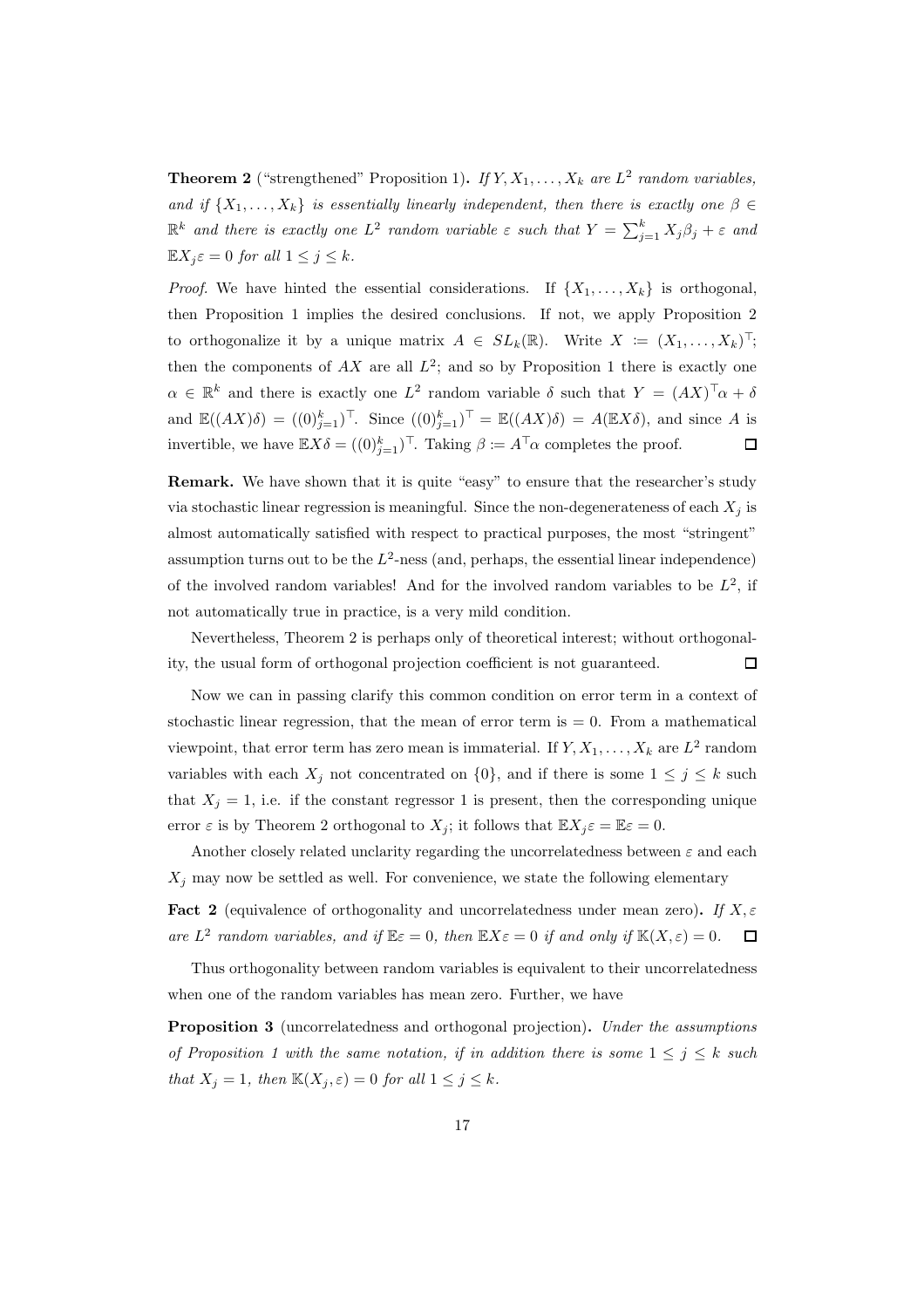*Proof.* As argued in a previous paragraph, Proposition 1 ensures that  $\mathbb{E} \varepsilon = 0$  in the presence of the constant regressor. The desired conclusion then follows from Fact 2.  $\Box$ 

We may proceed to the desired clarification. The issue is that sometimes in a context of stochastic linear regression the uncorrelatedness of  $\varepsilon$  and each  $X_i$  is instead stressed without a specific reference to the orthogonality of  $\varepsilon$  to each  $X_j$ . As we have seen, the orthogonality of  $\varepsilon$  to each  $X_j$  is of fundamental concern. And a random variable being centered, i.e. a random variable with mean zero, has nothing to do with the orthogonality of the random variable to a given random variable (e.g. a standard normal random variable is centered but not orthogonal to itself). Indeed, the concept of orthogonality between two random variables is "very independent" of that of uncorrelatedness of the random variables in the sense that they do not imply each other in abundant cases:

Theorem 3 (non-equivalence between orthogonality and uncorrelatedness). There are continuum-many  $L^2$  random variables  $X, \varepsilon$  such that  $\mathbb{E} X \varepsilon = 0$  and  $\mathbb{K}(X, \varepsilon) \neq 0$ ; and there are continuum-many  $L^2$  random variables  $X, \varepsilon$  such that  $\mathbb{E} X \varepsilon \neq 0$  and  $\mathbb{K}(X, \varepsilon) =$ 0.

*Proof.* For both assertions, let  $t > 0$ .

If  $\xi \sim N(0, t)$ , let  $X \coloneqq \xi + \sqrt{t}$  and  $\varepsilon \coloneqq \xi - \sqrt{t}$ . Then  $\mathbb{E}X\varepsilon = (\mathbb{E}\xi^2) - t = 0$ . But  $\mathbb{E} X \varepsilon - (\mathbb{E} X)(\mathbb{E} \varepsilon) = 0 + t = t > 0$ ; so  $\mathbb{K}(X, \varepsilon) \neq 0$ . Since the set  $\mathbb{R}_{++}$  is in bijection with R, the first assertion follows.

For the second assertion, let  $\xi$  be a Rademacher random variable, i.e. let  $\xi \sim$  $\frac{1}{2}(\mathbb{D}^{-1} + \mathbb{D}^{1})$ . Then  $\mathbb{E}\xi = 0$  and  $\mathbb{E}\xi^{2} = 1$ . These equalities follow directly from the definition of Lebesgue integration. If  $X := t\xi^2$ , and if  $\varepsilon := (t\xi)^{-1} + t$ , then

$$
\mathbb{E}X\varepsilon = \mathbb{E}(\xi + t^2 \xi^2)
$$

$$
= 0 + t^2 \cdot 1
$$

$$
= t^2
$$

$$
> 0.
$$

On the other hand, we have  $\mathbb{E}t\xi^2 = t$  and  $\mathbb{E}((t\xi)^{-1} + t) = 0 + t = t$ ; so  $(\mathbb{E}X)(\mathbb{E}\varepsilon) = \mathbb{E}X\varepsilon$ , and hence  $K(X, \varepsilon) = 0$ ; this completes the proof.  $\Box$ 

Given Proposition 1 and Theorem 3, we see the mathematical danger of mixing orthogonality with uncorrelatedness. This mixture seems especially customary when stochastic linear regression is spoken of in the presence of an "obvious" background structural theory with the "understanding" that "error" means both the unobservable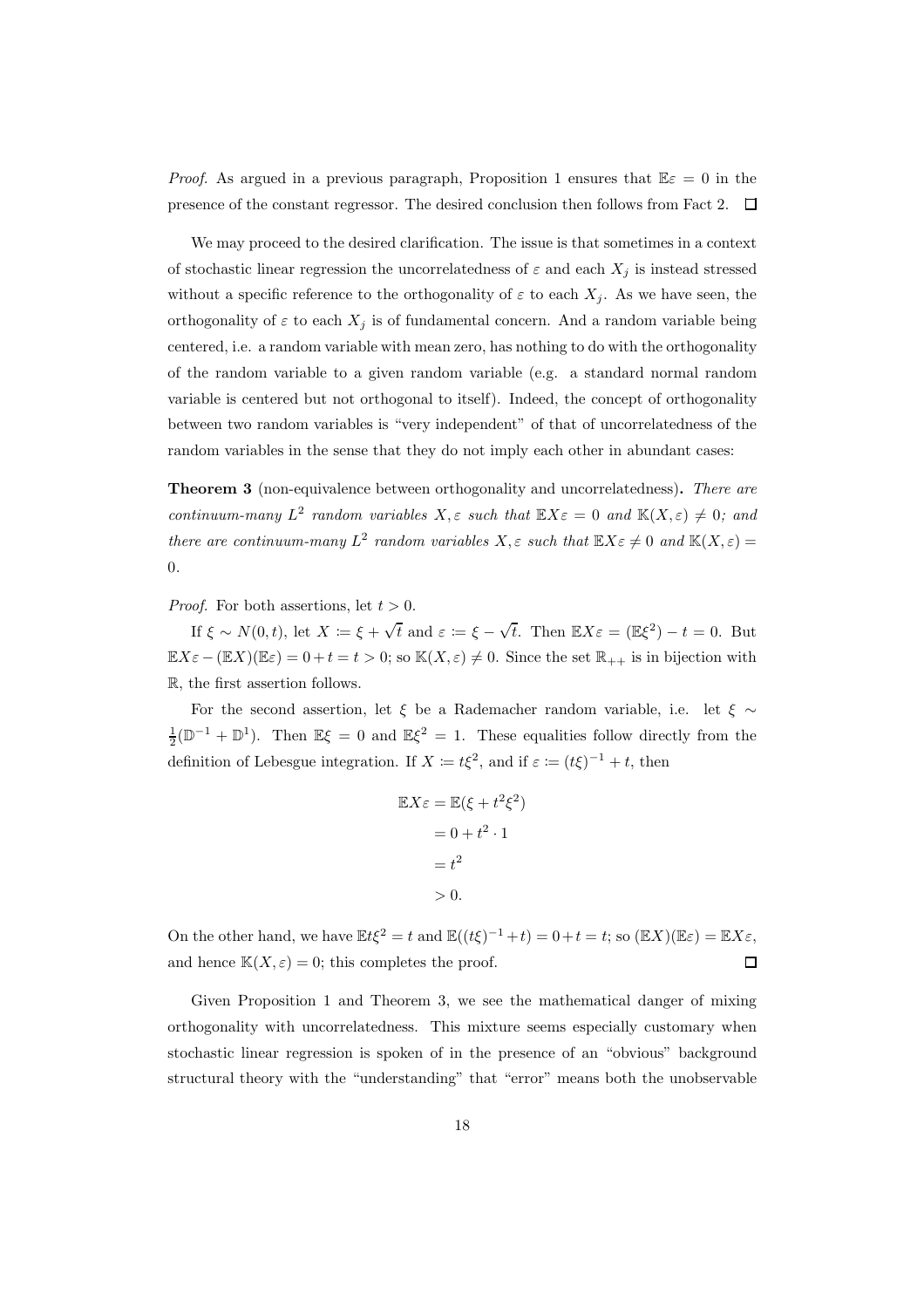random disturbance to the system and the error associated with the orthogonal projection under consideration.

The indicated issue entails a typical source of confusion when it comes to stochastic linear regression — mixing purely mathematical concepts and considerations with colloquial ideas and purpose-specific concerns. We hope that our treatment of stochastic linear regression as a whole would also help to clarify the issues of such a type.

#### 2.4 Stochastic Linear Regression

Given the importance and convenience of Proposition 1, let us agree on

**Definition 1.** (fundamental random vector and canonical error) Let  $k \in \mathbb{N}$ ; let  $Y, X_1$ ,  $\ldots, X_k$  be random variables defined on the same probability space. Then the random vector  $(Y, X_1, \ldots, X_k)$  is called a *fundamental random vector* if and only if i) each component of it is  $L^2$ , ii) each  $X_j$  is not concentrated on  $\{0\}$ , and iii) the set  $\{X_1, \ldots, X_k\}$ is orthogonal. The difference obtained by subtracting Y from its (unique) orthogonal projection given  $X_1, \ldots, X_k$  is called the *canonical error* of the fundamental random vector.

By the orthogonal projection coefficient of a fundamental random vector  $(Y, X_1)$ ,  $\dots, X_k$ ) we mean the orthogonal projection coefficient of Y, the first component, given  $X_1, \ldots, X_k$ , the last k components.  $\Box$ 

Note. The existence of a fundamental random vector is never a problem; for each  $k \in \mathbb{N}$ , one can always consider at least the multi-normal (Gaussian) distributions on  $\mathscr{B}_{\mathbb{R}^{1+k}}$  with suitable dependence structure.  $\Box$ 

Thus, for every fundamental random vector, it holds by Proposition 1 and Corollary 2 that the orthogonal projection coefficient of the fundamental random vector is precisely the optimizer minimizing the  $L^2$ -norm of the canonical error of the fundamental random vector.

The introduced terminologies in Definition 1 will not be merely nominal; they help to fix the concepts. Their usefulness will be seen.

On the basis of all the previous remarks, in particular of Proposition 1 and Corollary 2, let us also agree on

**Definition 2** (stochastic linear regression). Let  $k \in \mathbb{N}$ ; let  $\mathcal{M}_{reg}^{1,k}$  be the collection of all  $\mathbb{P} \in \Pi(\mathscr{B}_{\mathbb{R}^{1+k}})$  such that i)  $\mathbb{P}_{\pi_j} \neq \mathbb{P}_{\pi_j} \vert_{\{0\}}$  for all  $2 \leq j \leq k+1$ , ii)  $\int_{\mathbb{R}} x^2 d\mathbb{P}_{\pi_j}(x) < +\infty$ for all  $1 \leq j \leq k+1$ , and iii)  $\int_{\mathbb{R}^2} x \underline{x} d\mathbb{P}_{\pi_{\{j,j\}}}(x, \underline{x}) = 0$  for all  $2 \leq j \neq \underline{j} \leq k+1$ . Then  $\mathcal{M}_{reg}^{1,k}$  is called a *stochastic linear regression model*.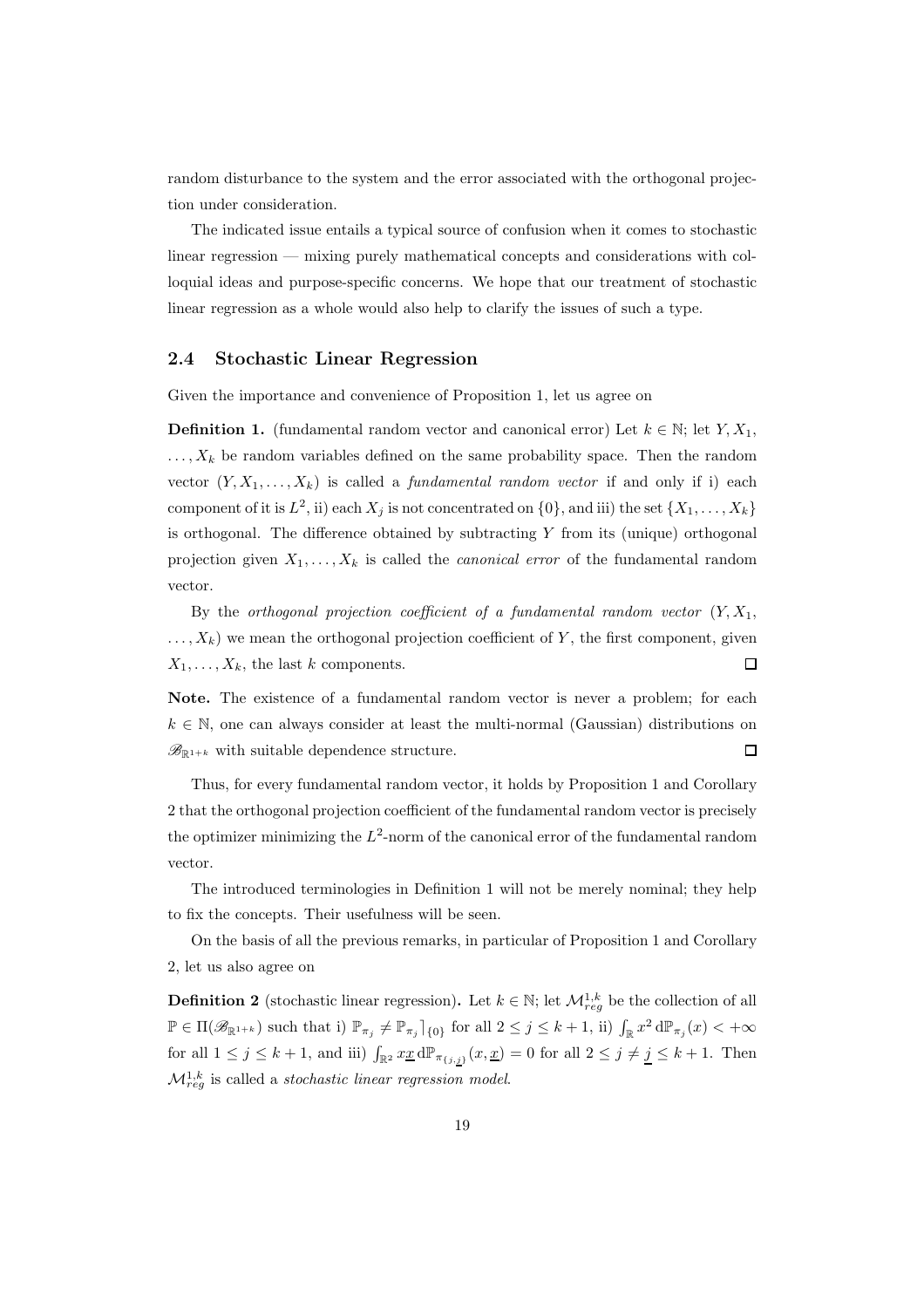Let  $\mathbb{P} \in \Pi(\mathscr{B}_{\mathbb{R}^{1+k}})$ . Then  $\mathbb P$  is called a *stochastic linear regression* if and only if  $\mathbb{P} \in \mathcal{M}_{reg}^{1,k}$ .  $\Box$ 

The requirements in Definition 2 are precisely and simply translated from the assumptions of Proposition 1:

Theorem 4 (characterizing stochastic linear regression model via fundamental random vector). If  $k \in \mathbb{N}$ , then

$$
\mathcal{M}^{1,k}_{reg} = \{ \mathbb{P} \in \Pi(\mathscr{B}_{\mathbb{R}^{1+k}}) \mid Z \sim \mathbb{P} \text{ for some fundamental random vector } Z \}.
$$

*Proof.* We first prove the inclusion relation ⊃. Let  $\mathbb P$  be an element of the right-side collection. Then there are some probability space  $(\Omega, \mathscr{F}, P)$  and some fundamental random vector Z on  $\Omega$  such that  $P_Z = \mathbb{P}$ . Since each component of Z lies in  $L^2(P)$  by Definition 1, we have

$$
|Z_j|_{L^2(P)}^2 = \mathbb{E}(Z_j)^2 = \int_{\mathbb{R}} x^2 dP_{Z_j}(x) = \int_{\mathbb{R}} x^2 d\mathbb{P}_{\pi_j}(x)
$$

for all  $1 \leq j \leq k+1$ . Here  $|\cdot|_{L^2(P)}$  denotes the in-context  $L^2$ -norm.

Since  $Z_j$  is not essentially zero for all  $2 \leq j \leq k+1$  by Definition 1, it follows that

$$
\mathbb{P}_{\pi_j}\neq \mathbb{P}_{\pi_j} \rceil_{\{0\}}
$$

for all  $2 \leq j \leq k+1$ .

Moreover, from the orthogonality requirement of Definition 1, we have

$$
\begin{aligned} 0&=\mathbb{E} Z_j Z_{\underline{j}}\\ &=\int_{\mathbb{R}^2}x\underline{x}\,\mathrm{d} P_{(Z_j,Z_{\underline{j}})}(x,\underline{x})\\ &=\int_{\mathbb{R}^2}x\underline{x}\,\mathrm{d} \mathbb{P}_{\pi_{\{j,\underline{j}\}}}(x,\underline{x}) \end{aligned}
$$

for all  $2 \leq j \neq \underline{j} \leq k+1$ . The last equality follows jointly from the facts that

$$
\sigma(\{B_1\times B_2\mid B_1,B_2\in\mathscr{B}_{\mathbb{R}}\})=\mathscr{B}_{\mathbb{R}^2}
$$

and that the collection  $\{B_1 \times B_2 \mid B_1, B_2 \in \mathcal{B}_{\mathbb{R}}\}$  is stable with respect to finite intersections. The inclusion ⊃ follows.

For the other inclusion  $\subset$ , let  $\mathbb{P} \in \mathcal{M}_{reg}^{1,k}$ . If  $\Omega := \mathbb{R}^{1+k}$ , if  $\mathscr{F} := \mathscr{B}_{\mathbb{R}^{1+k}}$ , and if  $P := \mathbb{P}$ , then, upon taking Z to be the  $(k+1)$ -tuple  $(\pi_1, \ldots, \pi_{k+1})^{\top}$  of natural projections  $\pi_j$ defined on  $\Omega$ , the desired inclusion relation  $\subset$  follows.  $\Box$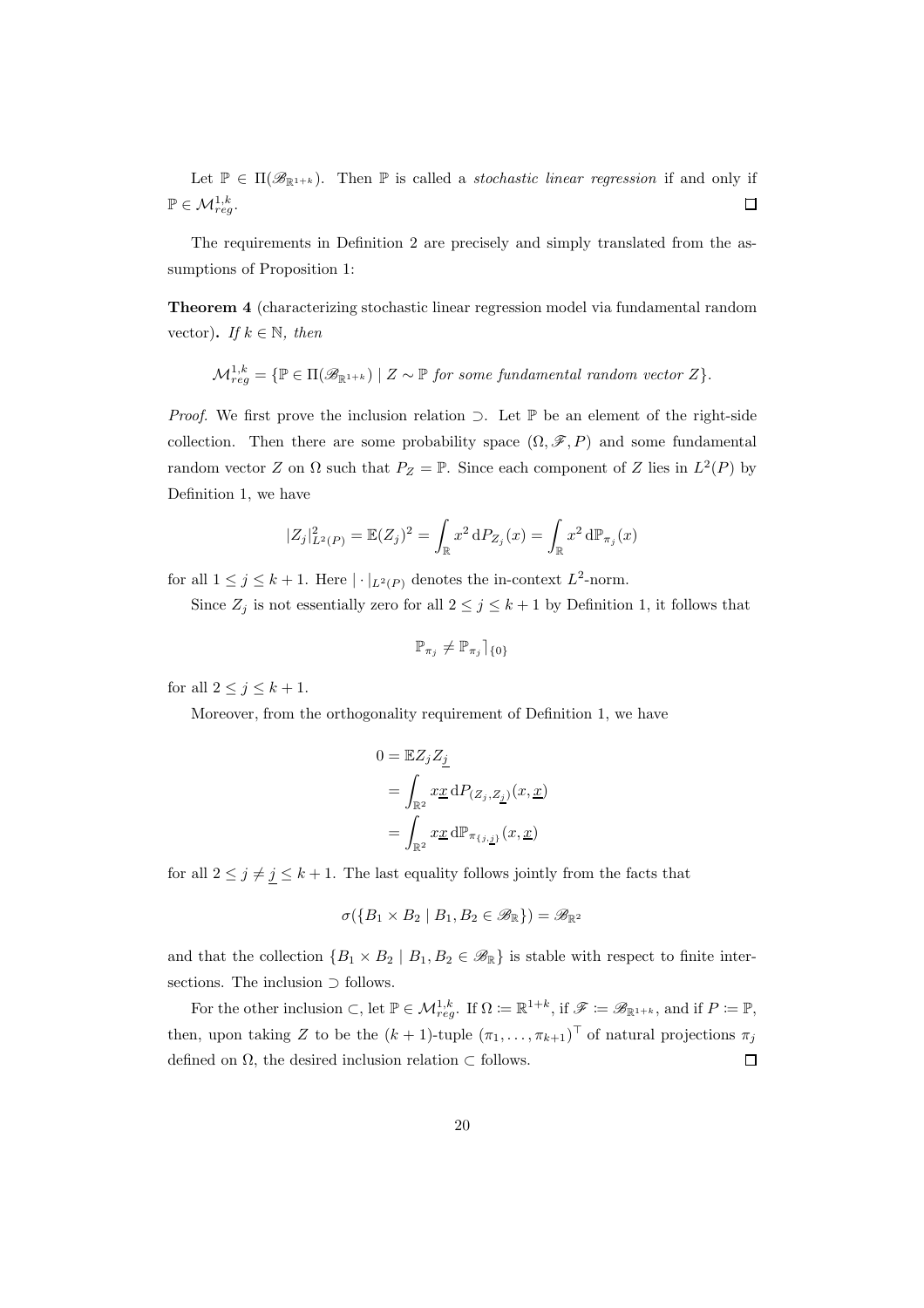From a mathematical viewpoint, we have obtained the desired intrinsic treatment of stochastic linear regression in the old sense on the basis of Proposition 1, Corollary 2, and Theorem 4. We have established the concept of a stochastic linear regression in a way involving and only involving pure mathematical considerations. Since the stochastic linear regression model  $\mathcal{M}_{reg}^{1,k}$  is for every  $k \in \mathbb{N}$  defined as a subcollection of the class  $\Pi(\mathscr{B}_{\mathbb{R}^{1+k}})$  of all probability measures on  $\mathscr{B}_{\mathbb{R}^{1+k}}$ , and since a stochastic linear regression, being defined as an element of  $\mathcal{M}_{reg}^{1,k}$  for some  $k \in \mathbb{N}$ , is simply a probability measure with suitable properties, we have embedded the concept of stochastic linear regression (in the old sense) in mathematics in the sense discussed in the introduction of the present paper.

Besides the elegance and conceptual utilities of defining a stochastic linear regression as a probability measure, we wish to liken the present situation to an existing one in the related literature, although the treatment in the existing situation is much less exotic, and nearly requires no further justifications or elaborations: In the literature of machine learning, some authors take a stochastic process to be a probability measure. We refer the reader to, e.g. Ryabko [\[7\]](#page-22-4) or Khaleghi and Ryabko [\[5\]](#page-22-6).

With respect to practical purposes, as we have argued previously how a fundamental random vector is the basic ingredient or "regression material" for stochastic linear regression in the old sense, Theorem 4 preserves this important aspect of stochastic linear regression (in the old sense), and hence serves as a further justification for our definition of a stochastic linear regression model.

Nevertheless, in practice there are certainly a large number of situations where one does not and cannot reasonably consider an arbitrary fundamental random vector as the basic "regression material". For studies with a reference to a structural theory, the first component of the fundamental random vector under consideration usually depends on the last k components of the fundamental random vector in a pre-specified way that is suggested by the reference structural theory; in such a case, the first component is then defined in terms of the last  $k$  components. In fact, this pre-specified dependence is the basis of any simulation studies involving stochastic linear regression in the old sense; given k orthogonal random variables  $X_1, \ldots, X_k$  being  $L^2$  and not concentrated on  $\{0\}$ , some k constants  $\neq 0$ , and an additional "well-behaved"  $L^2$  random variable  $\eta$  independent of each  $X_j$  in some suitable way, one defines a new random variable Y as the linear combiniation of the random variables  $X_1, \ldots, X_k$  and the constants plus the random variable  $\eta$ . [If  $\eta$  is  $L^2$ , then Y is also  $L^2$  by Minkowski's inequality; so  $(Y, X_1, \ldots, X_k)$  is a fundamental random vector.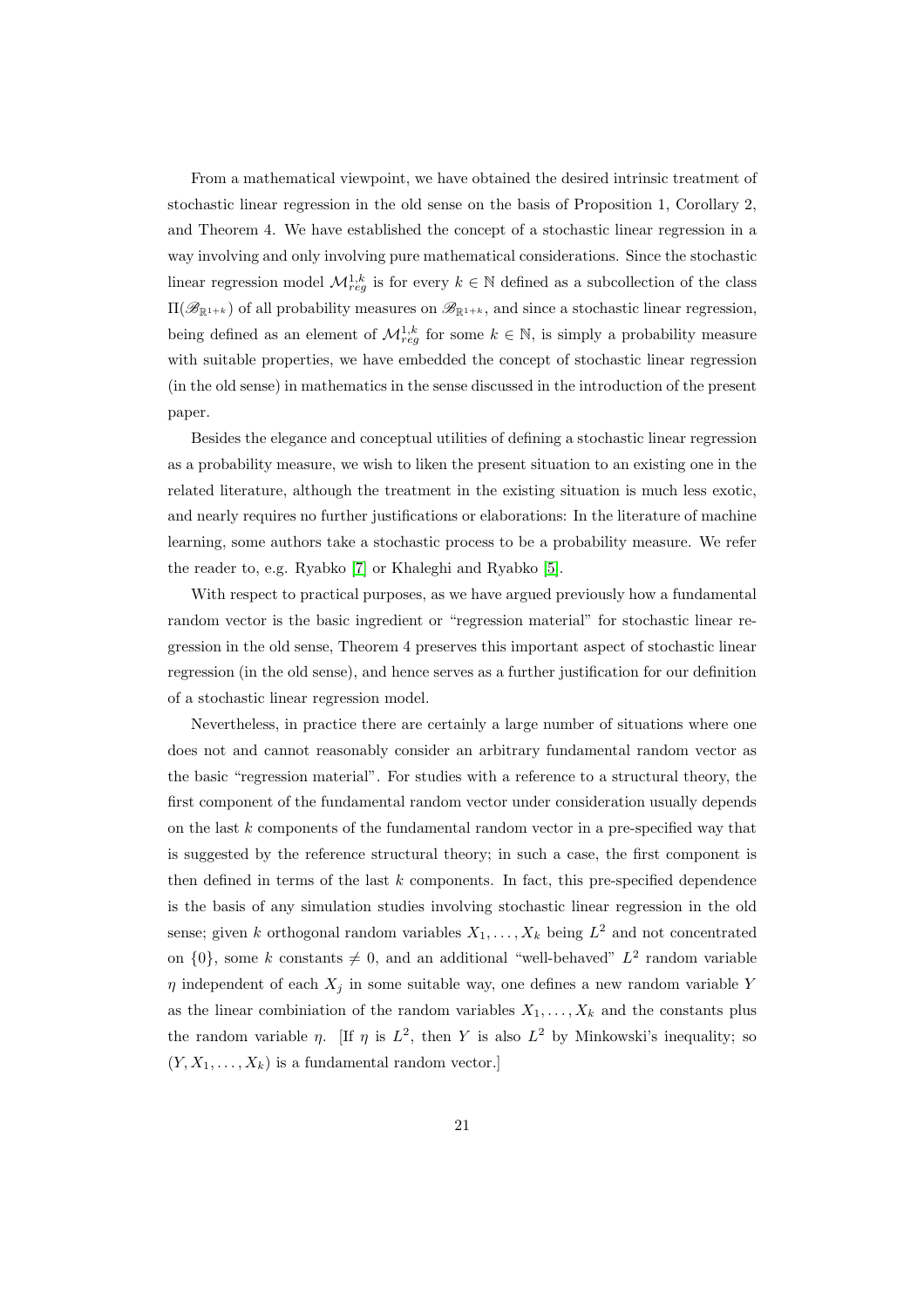Excluding the simulation studies, a context where a dependence is pre-specified within the fundamental random vector under consideration is another significant source of confusion when it comes to stochastic linear regression in the old sense, especially when the definition of Y in terms of  $X_1, \ldots, X_k$  and  $\eta$  has the same form as the inherent orthogonal projection of Y given  $X_1, \ldots, X_k$  plus the inherent canonical error ε. But the concept of "imposed error" or "structural error"  $η$  is independent of that of canonical error  $\varepsilon$ ; structural error need not be orthogonal to each  $X_i$ .

Our notion of a stochastic linear regression model takes care of the case where a fundamental random vector considered in a simulation study is obtained by the linearadditive specification; we have another characterization of a stochastic linear regression model:

Theorem 5 (parametrized representation of stochastic linear regression model). Let  $k \in \mathbb{N}$ . For every  $\beta \in \mathbb{R}^k$ , let  $\mathscr{S}_{\beta}$  be the collection of all  $\mathbb{P} \in \Pi(\mathscr{B}_{\mathbb{R}^{1+k}})$  such that i)  $(\pi_1,\ldots,\pi_{k+1})$  is a fundamental random vector on the probability space  $(\mathbb{R}^{1+k},\mathscr{B}_{\mathbb{R}^{1+k}},\mathbb{P})$ and ii) there is exactly one  $\eta \in L^2(\mathbb{P})$  such that  $\pi_1 = \sum_{j=2}^{k+1} \pi_j \beta_j + \eta$  and  $\mathbb{E} \pi_j \eta = 0$  for all  $2 \leq j \leq k+1$ . Then  $\beta, \underline{\beta} \in \mathbb{R}^k$  and  $\beta \neq \underline{\beta}$  imply  $\mathscr{S}_{\beta} \cap \mathscr{S}_{\underline{\beta}} = \emptyset$ , and

$$
\mathcal M^{1,k}_{reg}=\bigcup_{\beta\in\mathbb R^k}\mathscr S_\beta.
$$

*Proof.* To see the disjointness, let  $\beta, \underline{\beta} \in \mathbb{R}^k$  be distinct, and suppose there is some  $\mathbb{P} \in \Pi(\mathscr{B}_{\mathbb{R}^{1+k}})$  such that  $\mathbb{P} \in \mathscr{S}_{\beta} \cap \mathscr{S}_{\underline{\beta}}$ . Then  $(\pi_1, \ldots, \pi_{k+1})$  is a fundamental random vector with respect to P, and so by Proposition 1 we have  $\beta = \beta$ , a contradiction.

The inclusion  $\supset$  follows trivially from the definition of  $\mathscr{S}_{\beta}$ , and the inclusion  $\subset$ follows from Proposition 1 and the proof of Theorem 4.  $\square$ 

Theorem 5 shows an additional nice feature of our definition of a stochastic linear regression model. Moreover, it allows us to connect an indexed family of stochastic linear regressions with the notion of parameter identifiability:

**Theorem 6** (parametrization injectiveness of stochastic linear regression). Let  $k \in \mathbb{N}$ ; let  $\mathscr{S}_{\beta}$  be the same as in Theorem 5 for all  $\beta \in \mathbb{R}^k$ . If  $\Theta \subset \mathbb{R}^k$ , and if  $(\mathbb{P}^{\beta})_{\beta \in \Theta} \in$  $X_{\beta \in \Theta} \mathscr{S}_{\beta}$ , then the map  $\beta \mapsto \mathbb{P}^{\beta}, \Theta \to {\mathbb{P}^{\beta} \mid \beta \in \Theta}$  is an injection.

*Proof.* First of all, every  $\mathscr{S}_{\beta}$  is nonempty; acknowledging the axiom of choice implies that our assumption is not vacuous. From the first assertion of Theorem 5, it follows that  $\mathbb{P}^{\beta} \neq \mathbb{P}^{\underline{\beta}}$  for all  $\beta, \underline{\beta} \in \Theta$  such that  $\beta \neq \underline{\beta}$ .  $\Box$